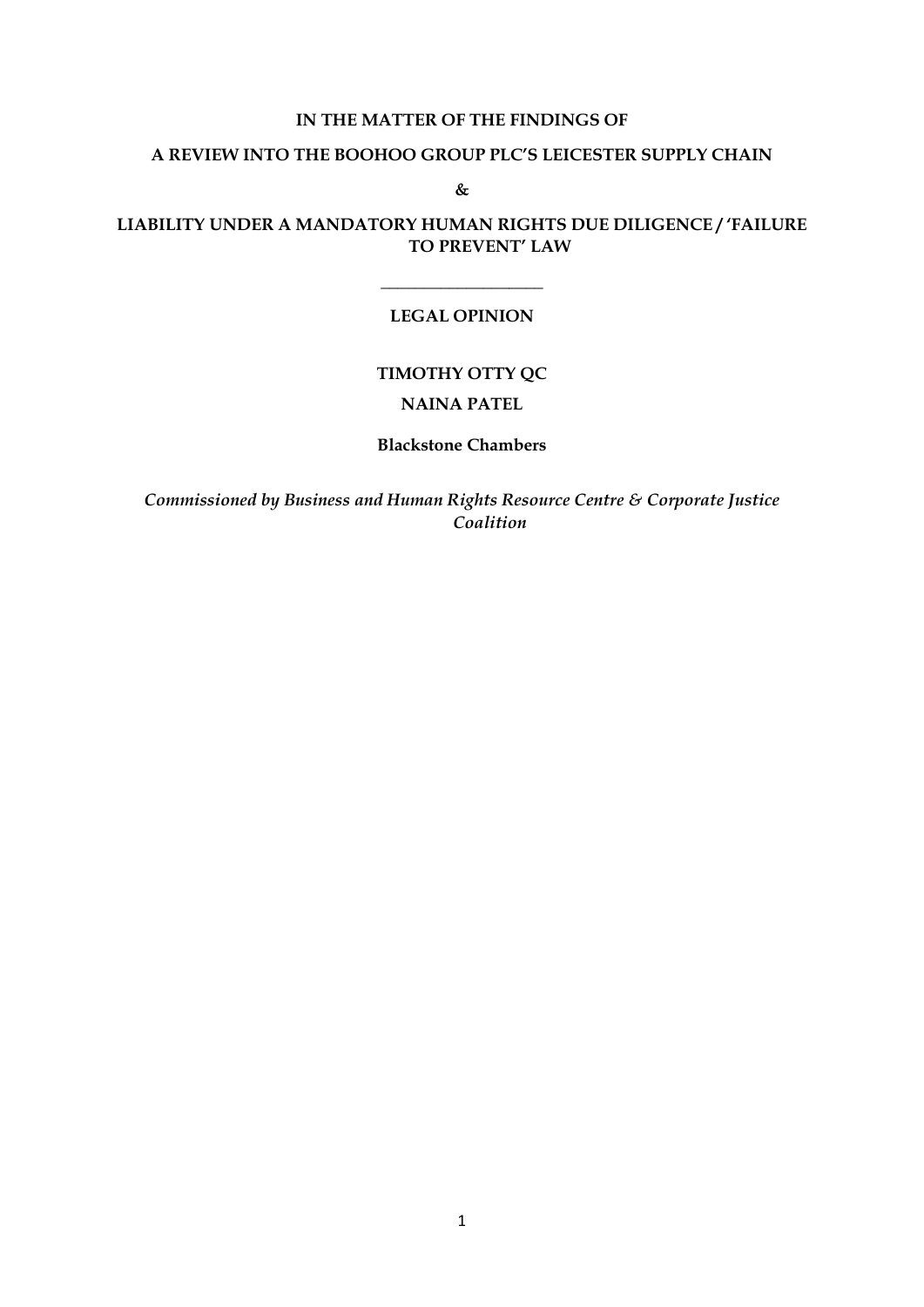# **IN THE MATTER OF THE FINDINGS OF A REVIEW INTO THE BOOHOO GROUP PLC'S LEICESTER SUPPLY CHAIN AND LIABILITY UNDER A MANDATORY HUMAN RIGHTS DUE DILIGENCE/ 'FAILURE TO PREVENT' LAW**

# **OPINION** \_\_\_\_\_\_\_\_\_\_\_\_\_\_\_\_\_\_\_

\_\_\_\_\_\_\_\_\_\_\_\_\_\_\_\_\_\_\_

# **A. EXECUTIVE SUMMARY**

- 1. On 5 July 2020, the Sunday Times newspaper published an article in which it alleged unacceptable working conditions and exploitative and illegal rates of pay as low as £3.50 an hour in Leicester-based factories making clothes for boohoo Group PLC (**"Boohoo"**). The article noted that at the relevant time, the minimum wage in Britain for those aged 25 and over was £8.72. As a consequence of the allegations, on 8 July 2020, Alison Levitt QC was commissioned by Boohoo to conduct an independent review into whether the allegations were well-founded, the extent to which Boohoo had knowledge of them, Boohoo's compliance with the relevant law and to make recommendations for the future. On 24 September 2020, an open version of Ms Levitt's *Independent Review into the boohoo Group PLC's Leicester supply chain* (**"the Review"**), was published by Boohoo, minus its Appendices. 1
- 2. The key findings reached by Ms Levitt QC in the Review were that:<sup>2</sup>
	- (1) She was satisfied that the allegations about poor working conditions and low rates of pay in many Leicester factories were not merely well-founded but substantially true.
	- (2) Boohoo's monitoring of its Leicester supply chain was inadequate and this was attributable to weak corporate governance.
	- (3) From (at the very latest) December 2019, senior Boohoo Directors knew for a fact that there were very serious issues about the treatment of factory workers

<sup>1</sup> Review available here: https://www.boohooplc.com/sites/boohoo-corp/files/final-report-openversion-24.9.2020.pdf (last accessed 22.07.21).

<sup>2</sup> Review, pp.6-7.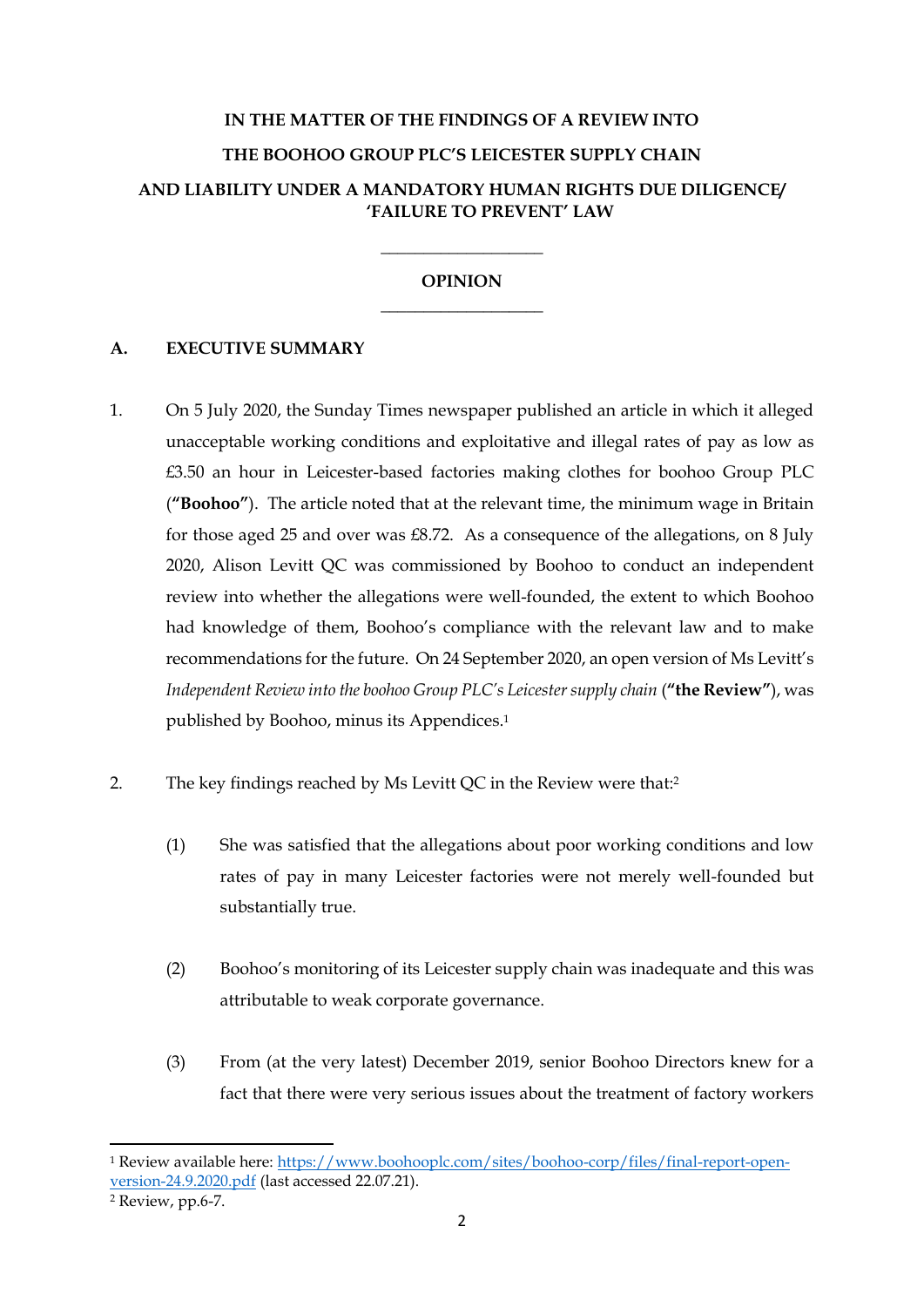in Leicester and whilst Boohoo put into place a programme intended to remedy this, it did not move quickly enough.

- (4) Boohoo ought to have appreciated the serious risks created by 'lockdown' in relation to potential exploitation of the workforce of the Leicester factories. It capitalised on the commercial opportunities offered by lockdown and believed that it was supporting Leicester factories by not cancelling orders, but took no responsibility for the consequences for those who made the clothes they sold.
- (5) There was no evidence that the company itself or its officers had committed any criminal offences.
- 3. Under the heading *"Boohoo's liability in criminal law for the actions of its suppliers and subcontractors", <sup>3</sup>* the Review stated that:

*"There may be evidence of breaches of the United Nations Guiding Principles on Business and Human Rights. In criminal law, a company is generally not liable for the acts of its sub-contractors. However, there may be some statutes which impose liability in particular circumstances. Many of the audits of companies in Boohoo's supply chain have applied the UNGPBH, which is an instrument consisting of 31 principles implementing the "Protect, Respect and Remedy framework on the issue of human rights and transnational corporations and other business enterprises. It has no force of*  law in the UK and thus a breach could not by and of itself amount to the commission of *a criminal offence."*<sup>4</sup>

4. We have been asked by the Corporate Justice Coalition **("CJC")** and the Business and Human Rights Resource Centre **("BHRRC")** to provide an opinion addressing the following question:

> *"Could Boohoo PLC have been found liable for breaches of the UN Guiding Principles of Business and Human Rights ("the Guiding Principles") under mandatory human rights due diligence/UK 'failure to prevent' legislation that instrumentalises the Guiding Principles?"*

5. Our opinion adopts the following structure:

<sup>3</sup> Review, p.197.

<sup>4</sup> Review, pp.197-198.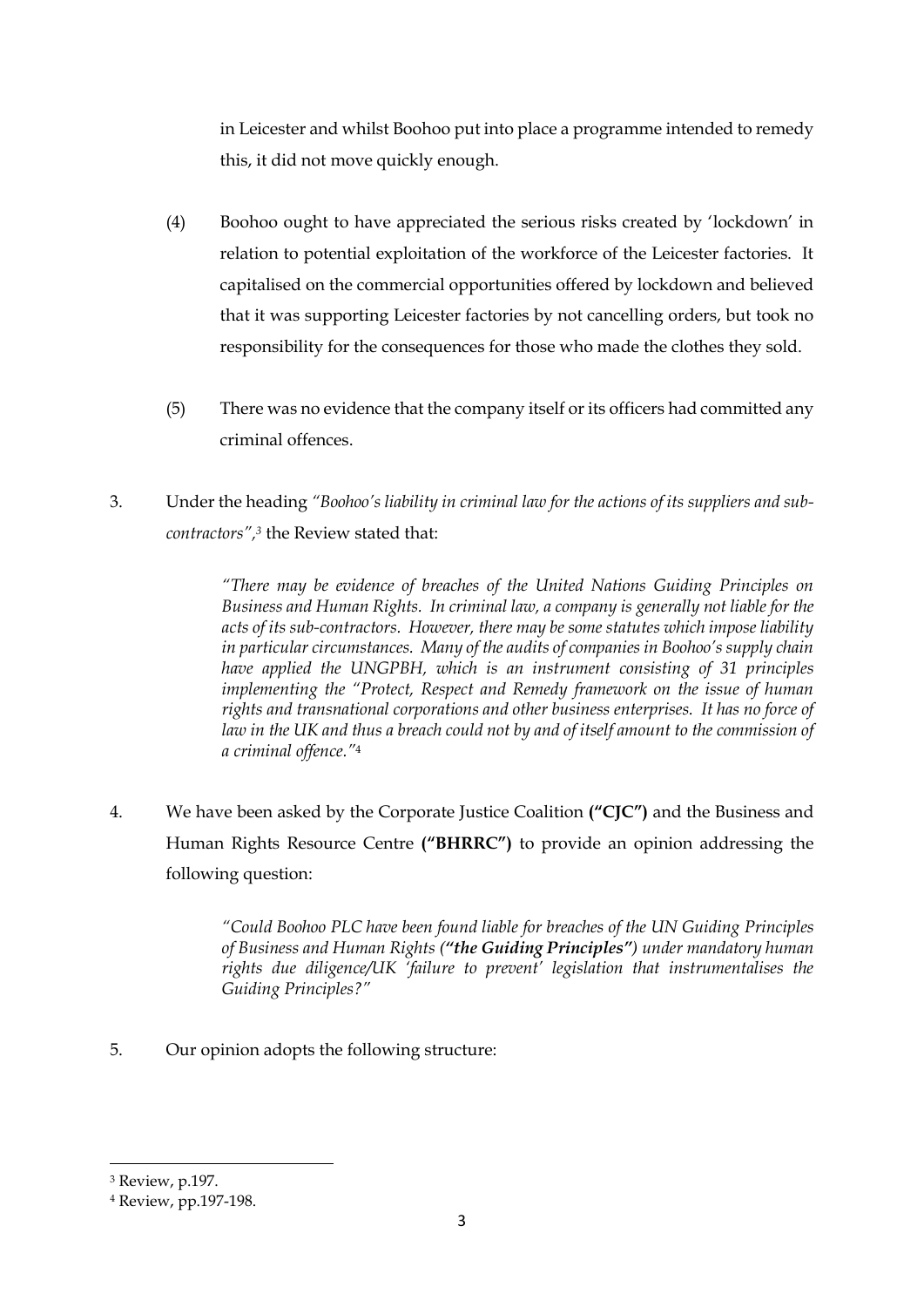- (1) First, we consider the evidence analysed by the Review in relation to allegations of poor working conditions and low rates of pay, Boohoo's business practices, weak corporate governance and inadequate monitoring of the supply chain and Boohoo's state of knowledge in 2019, and we set out the conclusions reached in the review in relation to each of these matters (section B).
- (2) Secondly, we set out the background to and relevant content from the Guiding Principles, including the relevant human rights to which they relate (section C).
- (3) Thirdly, we explain some of the history to the lobby for a mandatory human rights due diligence/'failure to prevent' law in the UK, including CJC's proposals in that regard and a model legal provision (**"the Model Legal Provision"**) developed by the British Institute of International and Comparative law (**"BIICL"**) (section D).
- (4) Fourthly, we consider the question of whether Boohoo could have been found liable for breaches of the Guiding Principles under a mandatory human rights due diligence/'failure to prevent' law in the UK that broadly takes the form of the BIICL Model Legal Provision (section E). In doing so, we consider some of the recommendations of the Review and steps taken to implement those recommendations, and their implications for this question.
- 6. We conclude that based on the evidence considered and conclusions reached in the Review, Boohoo could have been found liable for breaches of the Guiding Principles under mandatory human rights due diligence/UK 'failure to prevent' legislation in the form of the BIICL Model Legal Provision, had such legislation been in place during the relevant period of time (section F). Of course, it is difficult to speculate as to whether Boohoo might have behaved differently had such legislation been in place, but such incentivisation of better practice simply underscores the value of such legislation.

#### **B. THE EVIDENCE IN THE REVIEW**

7. The bulk of the Review (some 146 of 234 pages) is devoted to a summary of the evidence it considered. This evidence was gathered from a range of sources, including Boohoo itself, responses submitted through a questionnaire on the Review website as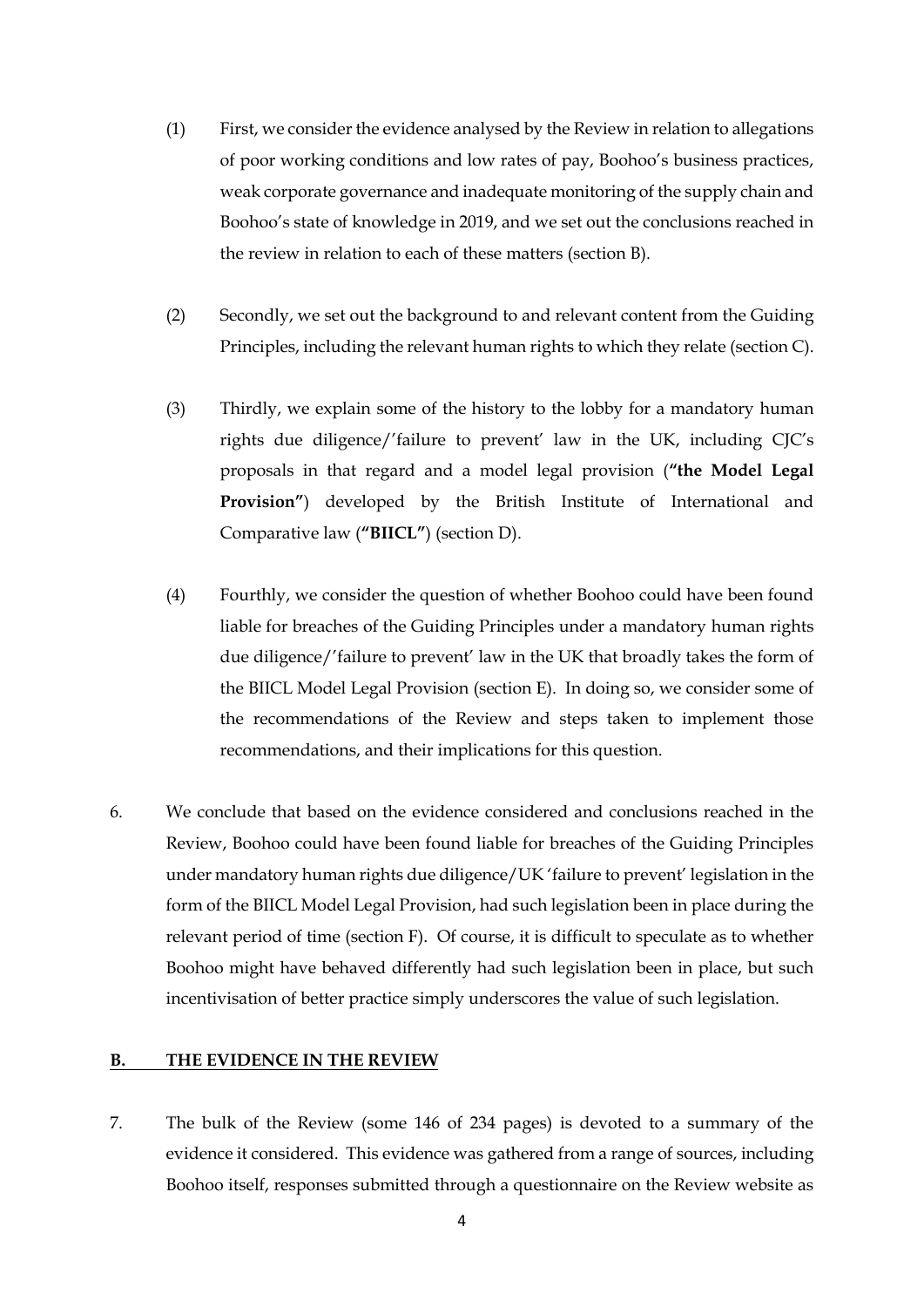part of its public call for evidence, responses from stakeholders consulted by the Review team, consultees and campaign groups, a forensic accountancy firm engaged to assist with the Review and the Review team's own visit to Leicester.

#### **Allegations of Poor Working Conditions and Minimum Wage Underpayment**

- 8. The Review considered a range of evidence in relation to the allegations of poor working conditions and pay. This included a document review in relation to a sample of 62 of Boohoo's direct suppliers (described as 'Tier 1') and those to whom its suppliers' sub-contracted (described as 'Tier 2'). This sample drew on a sample audit conducted by an ethical audit company engaged in late 2019 and spot checks conducted by the same company in July and August 2020, responses to the website questionnaire, stakeholders' responses and the Review team's visit to Leicester.
- 9. In relation to poor working conditions, the Review considered:
	- (1) A number of examples from the document review which related to noncompliant health and safety standards (including locked fire doors, buildings in a general state of disrepair and no *"wholesome drinking water"*) *<sup>5</sup>* and COVID-19 controls (including the absence of any risk assessment). <sup>6</sup> Examples included:
		- (a) A visit during the sample audit conducted by the ethical audit company engaged in late 2019 which led its Managing Director to say that the relevant factory *"has the worst conditions that I have seen in the UK and is not safe for workers"*. 7
		- (b) Spot checks by the same ethical audit company in July/August 2020 which found a company with *"too many health and safety issues to report"<sup>8</sup>* amongst other issues.<sup>9</sup>

<sup>5</sup> Review, pp.65-66.

<sup>6</sup> Review, pp.66.

<sup>7</sup> Review, pp.85.

<sup>8</sup> Review, pp.66.

<sup>9</sup> Review, p.79.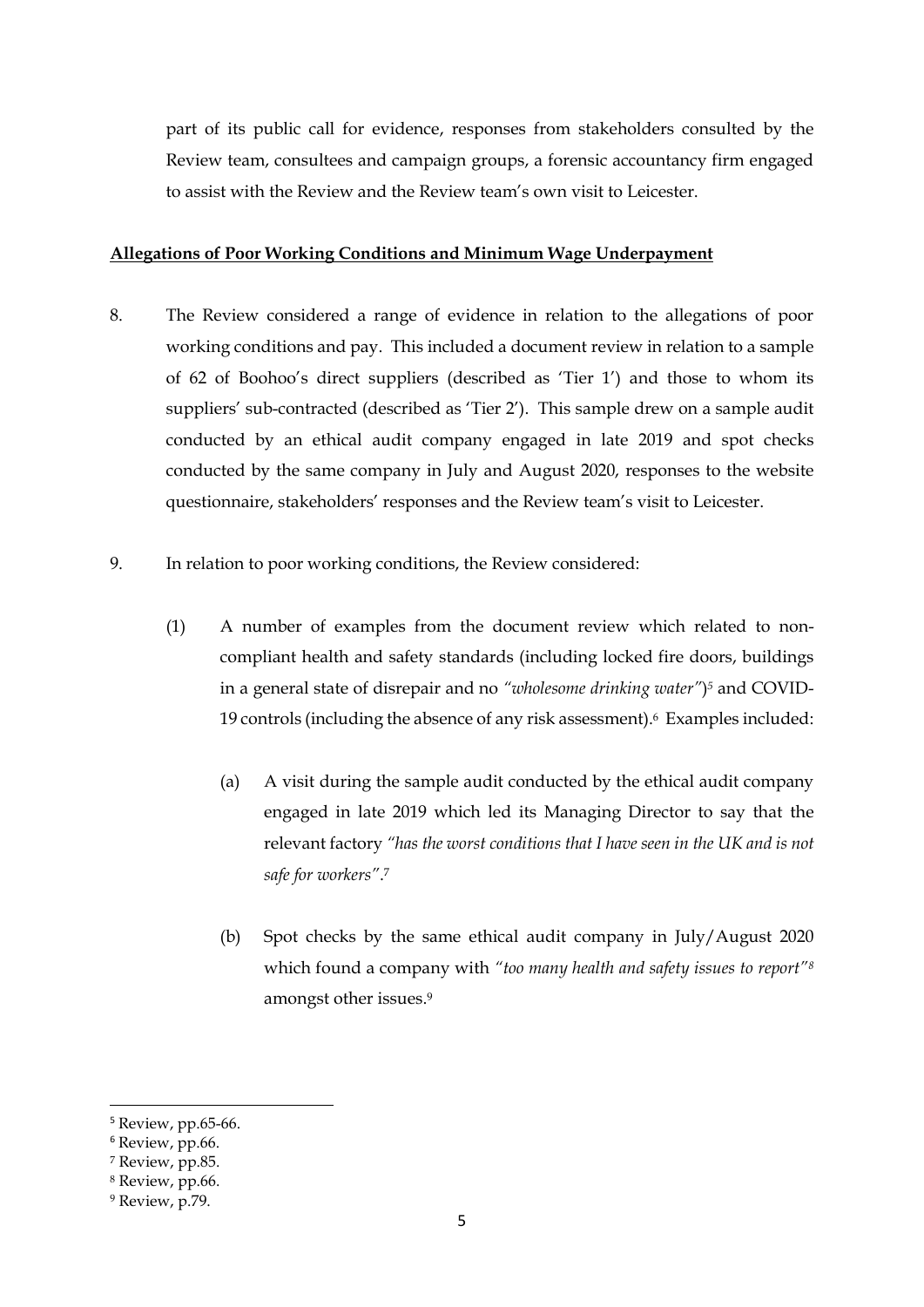- (2) Numerous responses submitted through the website which alleged working conditions which were at best unclean and at worst *"appalling",* other responses which alleged unsafe working conditions (including locked fire exists and covered smoke alarms)<sup>10</sup> and a large number which described inadequate or non-existent COVID-19 measures. 11
- (3) The health and safety hazards and locked fire doors the team saw for itself when it visited Leicester. 12
- 10. The Review concluded that *"a significant number of the factories in our sample had unacceptably poor working conditions, which included serious health and safety violations. There is a significant risk of a disaster in the future. I have particular concerns about fire; I have concluded that were a fire to break out in some of the buildings in Leicester it is likely that there would be loss of life"*. 13
- 11. In relation to low rates of pay, the Review considered:
	- (1) A number of examples from the document review which related to noncompliant working hours records, <sup>14</sup> payment practices<sup>15</sup> and minimum wage payment.16 Examples included:
		- (a) Visits during the sample audit conducted by the ethical audit company engaged in late 2019 which identified falsified wage records, no signed contracts of employment and workers who had not been paid for seven weeks.<sup>17</sup>
		- (b) Spot checks by the same company in July/August 2020 which found noncompliant working hours records (described as *"clearly falsified"*), 18

<sup>10</sup> Review, p.124.

<sup>11</sup> Review, p.125.

<sup>12</sup> Review, p.184.

<sup>13</sup> Review, p.219.

<sup>14</sup> Review, pp.62-63.

<sup>15</sup> Review, p.63.

<sup>16</sup> Review, pp.64-65.

<sup>17</sup> Review, p.85.

<sup>18</sup> Review, p.63; p.79.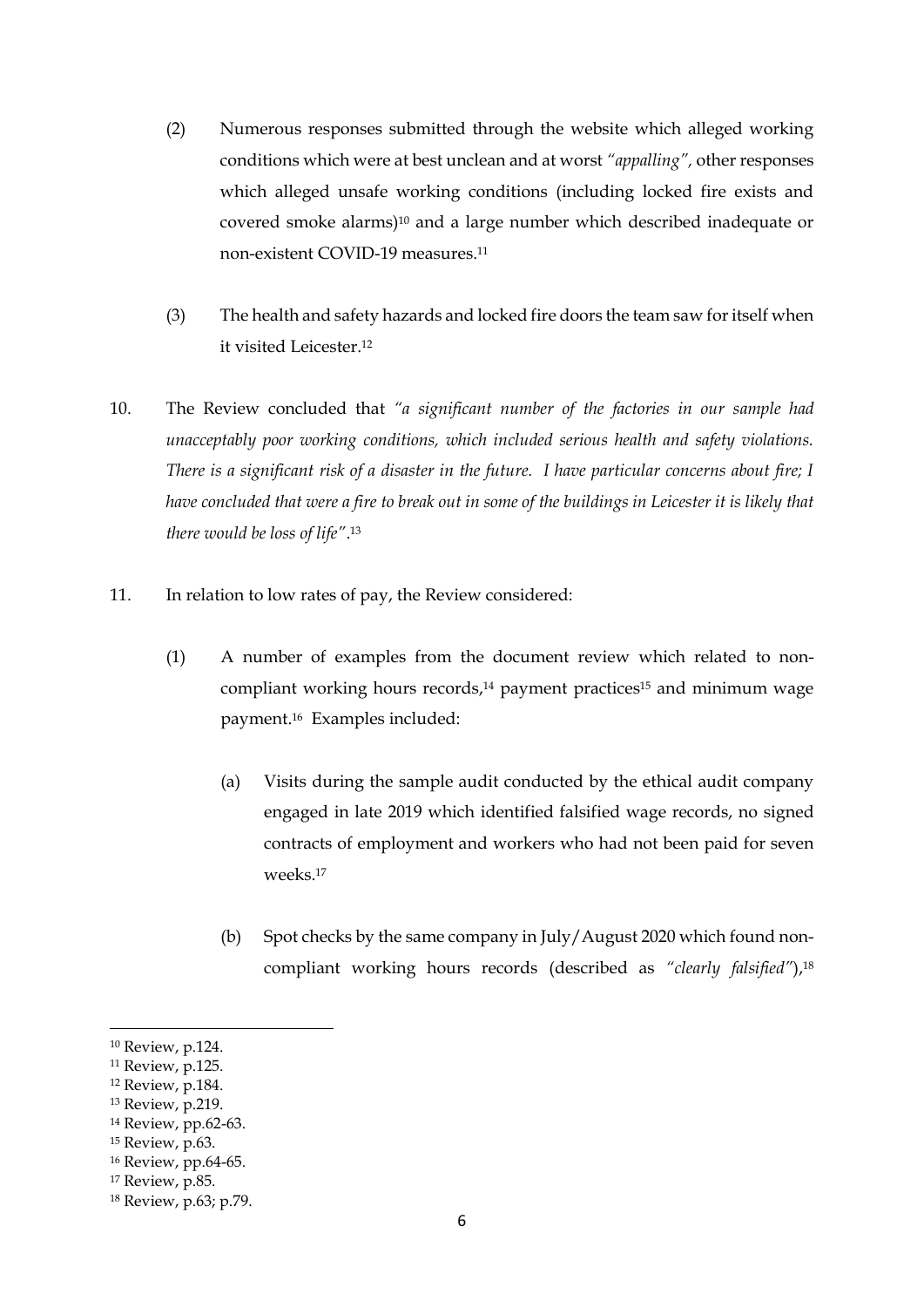payment practices<sup>19</sup> and minimum wage payment (including workers claiming they earned £3 per hour). 20

- (2) The majority of responses submitted through the website which alleged failures to pay the minimum wage (one witness suggesting pay could be as low as  $£2.50$ ) per hour) and other responses alleging other infractions relating to wages such as long hours, no pay, no holiday pay, no paid breaks and no pension contributions<sup>21</sup> and concealment.<sup>22</sup>
- (3) A large number of stakeholder responses which said that failure to pay the minimum wage was endemic.<sup>23</sup>
- 12. The Review concluded that *"a significant number of the suppliers and sub-contractors within the sample…considered were paying their employees less than the national minimum or living wage"* and that this was *"an historic problem"*. <sup>24</sup> The drivers for this were considered to be *"an unhealthy combination of lack of scrutiny, commercial pressures and historical assumptions that state benefits can be used to subsidise low wages"*. 25
- 13. In relation to other employment-related allegations, the Review considered a number of examples from the document review where there was non-compliant documentation, including right to work documentation.26 The Review concluded that *"employees' rights are ignored and/or neglected on a wide scale. Many employees do not have proper contracts and are not entitled to paid holidays or sick-pay. Working hours are frequently excessive and inadequately remunerated"*. <sup>27</sup> The Review also considered the absence of any responses from any garment workers who said they were a member of a trade union against the backdrop of expressions of interest by some.<sup>28</sup>

#### **Allegations Relating to Retailer Business Practices**

- <sup>22</sup> Review, pp.122-123.
- <sup>23</sup> Review, p.132.

<sup>19</sup> Review, p.63; p.79.

<sup>20</sup> Review, pp.64-65; p.79; p.157.

<sup>21</sup> Review, pp.116-118.

<sup>24</sup> Review, p.219.

<sup>25</sup> Review, p.219.

<sup>26</sup> Review, pp.61-62; pp.75-76; pp.78-79.

<sup>27</sup> Review, p.219.

<sup>28</sup> Review, p.130.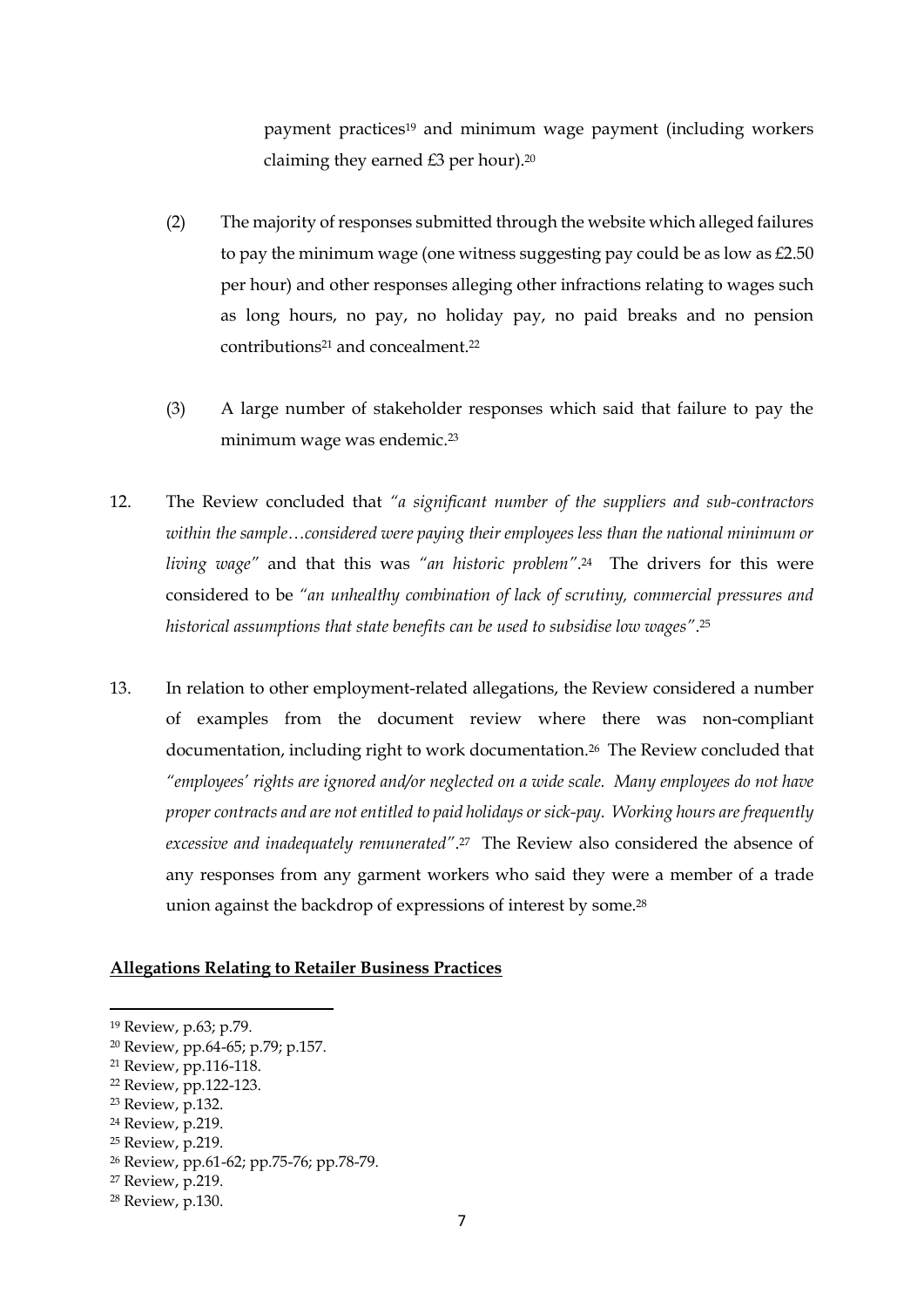- 14. The Review considered evidence from a significant number of Boohoo Board members and senior staff, most of whom appeared to acknowledge that *"its systems and processes were in need of attention and improvement"* but that they were *"concerned as to how this could be achieved without sacrificing its core characteristics of speed and agility"*. 29
- 15. The Review considered evidence as to whether Boohoo's prices were too low and the impact of those prices on conditions in its supply chain,<sup>30</sup> including the culture of driving a hard bargain, <sup>31</sup> buyers' lack of understanding of garment cost and how to adapt a design to meet a price point<sup>32</sup> and Boohoo's bargaining power with Leicester suppliers.<sup>33</sup> The ex-Chairman of Boohoo told the Review:

*"I could quite see how some buyers might feel that in order to appear very good in his (Mahmud, the CEO's] eyes, they would have to almost screw these people to the floor as it were."*<sup>34</sup>

16. The Review also considered evidence relating to Boohoo's test-and repeat model and its impact on order sizes and timeframes<sup>35</sup> and therefore the use of sub-contracting by its suppliers. <sup>36</sup> The General Counsel of Boohoo referred to a supplier:

> *"… operating a really lovely factory and doing work for [competitor] brands and then we're getting kicked out to wherever for production of our garments."<sup>37</sup>*

When she asked why Boohoo products were not being made in the model factory, the Review records her answering that *"it was something to do with cost and size of the order"*. Boohoo's CEO, Mahmud Kamani acknowledged that the use of sub-contractors *"speeds things up… When buying so many new lines, it is hard to do everything with the manufacturer"*. 38

<sup>32</sup> Review, pp.100-101; 128-129.

<sup>29</sup> Review, p.95.

<sup>30</sup> Review, pp.97; 128.

<sup>31</sup> Review, pp.97-99; 129.

<sup>&</sup>lt;sup>33</sup> Review, pp.98.

<sup>34</sup> Review, p.100.

<sup>35</sup> Review, pp.99; 103-104; 129.

<sup>36</sup> Review, p.107.

<sup>37</sup> Review, p.87.

<sup>38</sup> Review, p.107.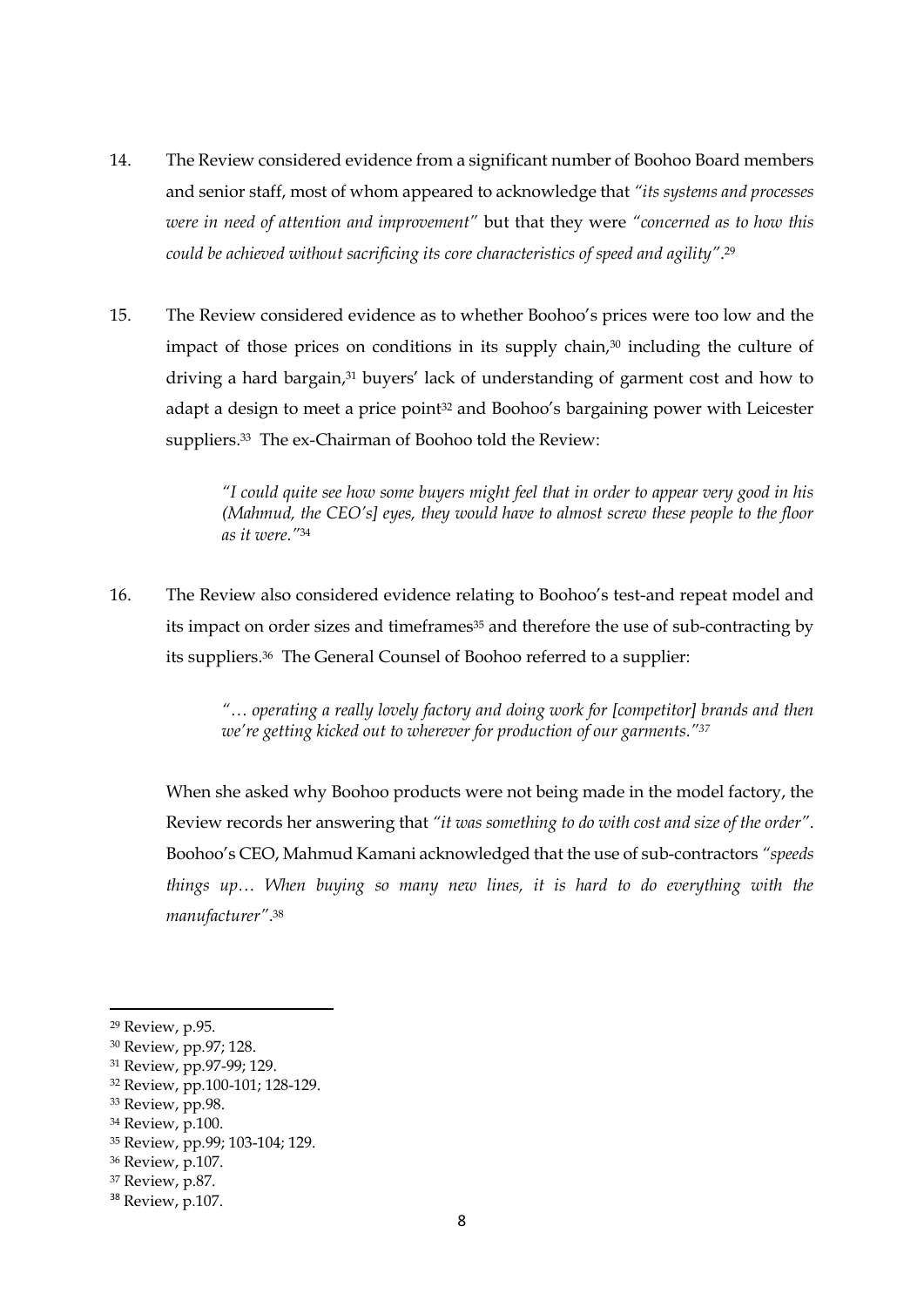17. The Review did not accept that Boohoo's business model was founded on exploiting workers in Leicester. However, the Review made a number of findings about the way in which Boohoo's buyers approach the issue of placing orders with suppliers, including too much emphasis on autonomy, insufficient knowledge about garment technology and how designs can be altered to reduce cost prices and no incentives to ensure that the price is not so low that it cannot be achieved in an ethical way. The Review also concluded that *"it is axiomatic that the greater the number of sub-contractors involved, the higher the profit element and the lower amount available for workers' wages"*; 39 further:

> *"There has been historic acquiescence in the use of sub-contractors. Indeed it could be said that there was a degree of tacit reliance upon them in the sense that it allowed suppliers to handle volumes of orders which were placed in a way which did not pay real attention to levels of capacity. This was coupled with a serious failure to appreciate the level of risk attached to the use of sub-contractors. Unauthorised sub-contracting has been endemic for many years but Boohoo has failed to get a grip on it, partly because it failed to appreciate the extent to which it was exposed to it."*<sup>40</sup>

## **Weak Corporate Governance and Inadequate Monitoring of Supply Chain**

- 18. The Review considered evidence suggesting that the issue of unauthorised subcontracting by a supplier was discussed by Boohoo at least as early as August 2016<sup>41</sup> and that allegations about poor working conditions and low rates of pay were made about the same supplier directly to Boohoo at least as early as August 2017 and then again in October 2017.<sup>42</sup> Notwithstanding the investigation which revealed issues, these were not escalated to Boohoo's Audit Committee or Board. Moreover, Boohoo continued to work with the supplier, including in circumstances where spot checks in August 2020 indicated that issues remained. 43
- 19. The Review also considered evidence indicating that in April 2017, PWC had produced a *Supplier Ethical Governance Risk Assessment* for Boohoo which recommended a new approval process for new suppliers, their completion of a pre-audit factory checklist declaring their capacity, greater visibility of subcontracting, regular auditing and audit

<sup>39</sup> Review, p.211.

<sup>40</sup> Review, p.222.

<sup>41</sup> Review, p.68.

<sup>42</sup> Review, pp.73-74.

<sup>43</sup> Review, pp.73-76.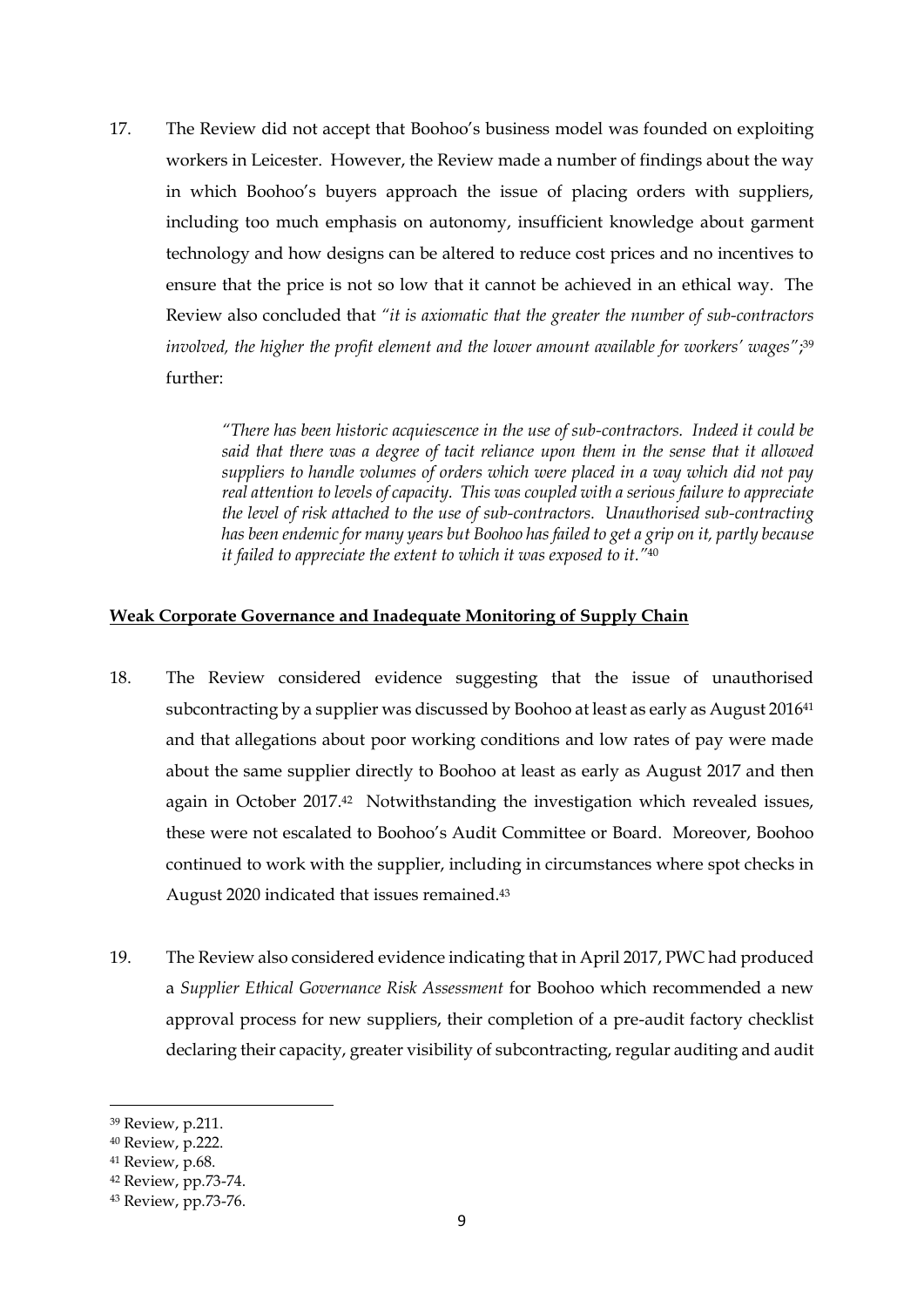recording together with result implementation and the overall systematisation of Boohoo's supplier index.44 The Review concluded that *"it appears that the majority of PWC's recommendations were never implemented"*. 45

- 20. In addition, the Review considered evidence that in January 2018, a Supply Chain Discussion Paper by Boohoo's Head of Internal Audit recommended investment in a specialist audit action management tool given the volume of suppliers.<sup>46</sup> The Review also considered evidence that in September 2019, the same Head of Internal Audit produced an Internal Audit Report which showed that the majority of suppliers manufacturing in Leicester (and Manchester) had out of date audit reports and those which were available had been conducted on a pre-arranged date.<sup>47</sup> A new team structure for compliance was proposed with a review of the approach to supply chain governance, including the introduction of a supply chain governance tool alongside regular updates to the Board.48 An ethical audit company was then engaged which conducted some sample audit work in Leicester in late 2019. <sup>49</sup> In February 2020, an agreement was entered into with the same company for a year-long Supplier Audit Management Programme but its start was delayed due to COVID-19.
- 21. The Review has explained that those at Boohoo have said variously *"Looking back, audit*  compliance was not fit for purpose";<sup>50</sup> "we didn't have full transparency of the UK supply *chain"*; <sup>51</sup> *"there was an understanding that we needed to go from the back of a fag packet, boxticking, to semi-professional overnight"*; <sup>52</sup> and *"I felt there wasn't really a sponsor on the Board for [work around the supply chain]"*. <sup>53</sup> The Managing Director of the ethical audit company summarised the situation to the Review as follows:<sup>54</sup>
	- (1) Boohoo did not understand the size of its supply chain in Leicester;

<sup>49</sup> Review, p.85.

<sup>44</sup> Review, pp.80-81.

<sup>45</sup> Review, p.81.

<sup>46</sup> Review, p.81.

<sup>47</sup> Review, pp.82-83.

<sup>48</sup> Review, pp.83.

<sup>50</sup> Review, p.84; p.214.

<sup>51</sup> Review, p.84.

<sup>52</sup> Review, p.109.

<sup>53</sup> Review, p.174.

<sup>54</sup> Review, p.90.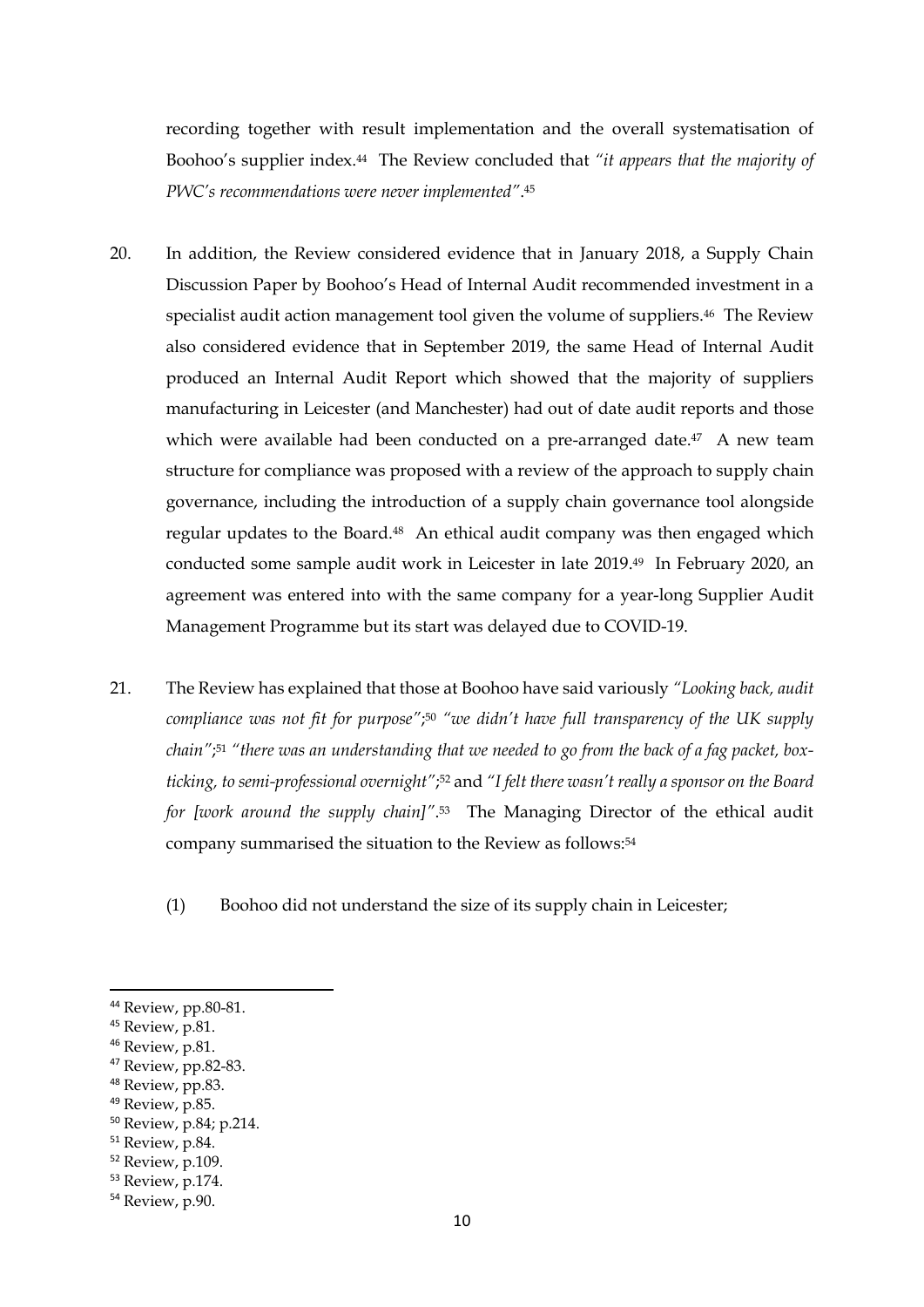- (2) The in-house compliance team was of insufficient size to manage several hundred suppliers and sub-contractors;
- (3) The in-house compliance team did not have the appropriate skill levels; and
- (4) The majority of factories in Leicester would not understand basic legal requirements.
- 22. The Review concluded that there was no complete and reliable list of Tier 1 suppliers, no list of Tier 2 sub-contractors of any kind<sup>55</sup> and that no RAG-rated risk register had ever been provided.<sup>56</sup> The Review also concluded that Boohoo's monitoring of its supply chain had been inadequate for many years as:
	- (1) Insufficient financial resource had been allocated to supply chain compliance;
	- (2) There was no robust or consistent method of onboarding new suppliers;
	- (3) There was no methodology for maintaining and updating supplier information such as the day-to-day capacity to fulfil orders;
	- (4) There was an overreliance on audit as the sole method of managing supply chain compliance, infrequent performance of in-house audits and no robust method of ensuring third party audits were in date;
	- (5) There was no system of sanctions for non-compliance that was widely known about and could be enforced;
	- (6) There was no coherent record-keeping system for compliance activities; and
	- (7) There was no robust method of ongoing monitoring.<sup>57</sup>

<sup>55</sup> Review, p.108.

<sup>56</sup> Review, p.177.

<sup>57</sup> Review, pp.220-221.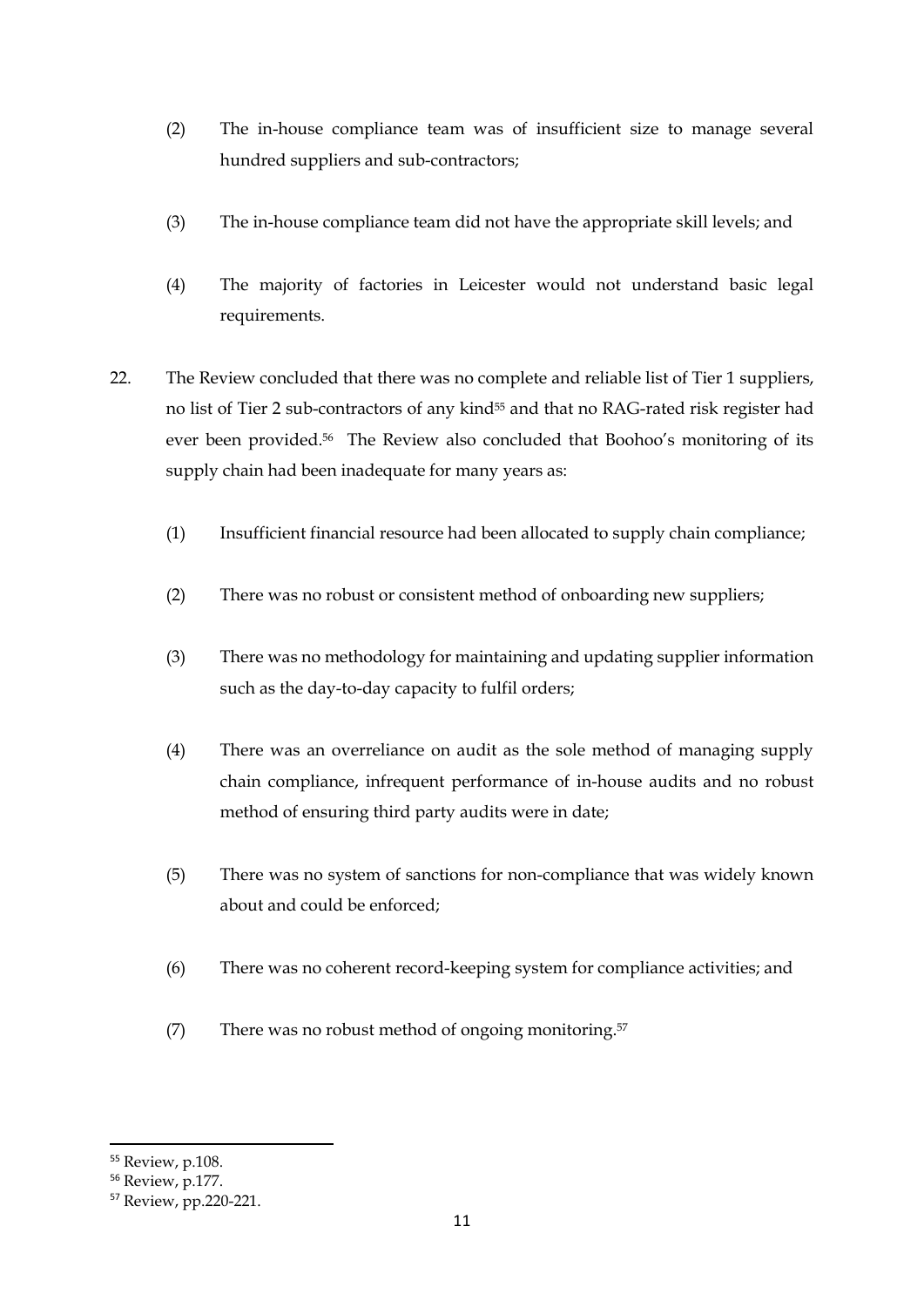23. The Review concluded that the failures it identified *"did not arise from the intentional exploitation of Leicester factory workers. Rather they were caused by weak corporate governance"*. 58

## **State of Knowledge in December 2019**

- 24. The Review found that *"much of the time, Boohoo simply has no idea where its clothes are being made and thus no chance of monitoring the conditions of the workers who make them"*. 59 It also found that *"there were a series of warnings and red flags, both from inside and outside the company, which Boohoo ignored. By the time they began to take notice, it was too late"*. 60
- 25. Specifically, the Review concluded that:
	- (1) *"Boohoo has known since at least 2017 that allegations were being made about companies in its Leicester supply chain"*;
	- (2) *"from at the latest March 2019, Boohoo realised that there were problems with the Leicester supply chain and that action needed to be taken"*;
	- *(3) "by December 2019 at the latest, the Boohoo Board…knew for a fact that there were some serious examples of unacceptable working conditions and poor treatment of workers (including illegally low pay) in the Leicester supply chain"* and that *"it was more likely than not that they realised by the end of 2019 that the problems were likely to be widespread if not endemic";*
	- *(4) "Boohoo took steps to examine and remedy the position but that there was insufficient sense of urgency, particularly from December 2019 onwards. The problems revealed in December 2019 should have resulted in an immediate programme of spot-checks of the kind that they later implemented in July and August 2020";* and
	- *(5) "it is more likely than not that the failure to move at pace from March 2019 was due to a failure of governance, in particular, that commercial issues such as growth and profit*

<sup>58</sup> Review, p.215; see also p.221.

<sup>59</sup> Review, p.210.

<sup>60</sup> Review, p.215.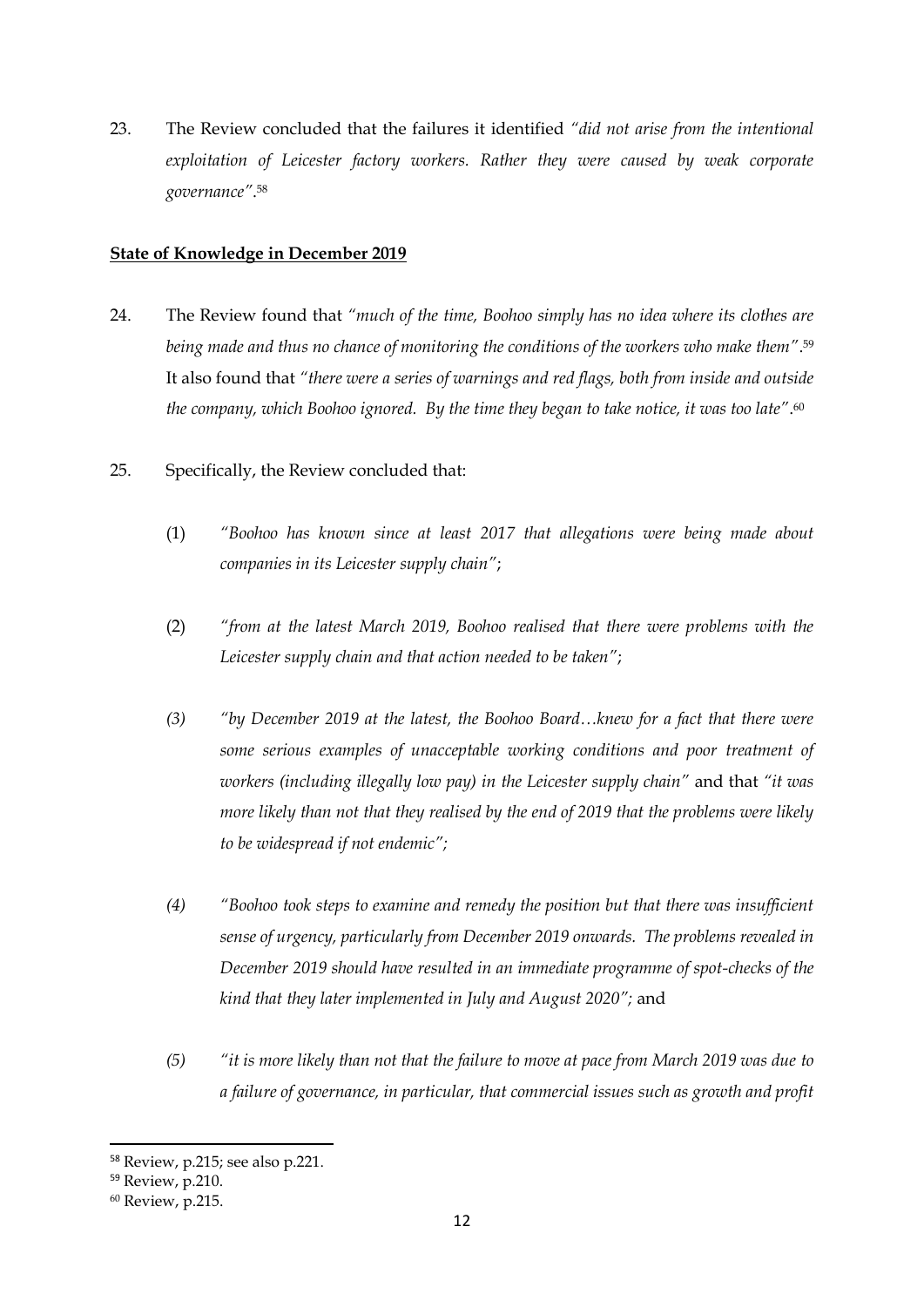*were still considered to be a higher priority than supply chain supervision and scrutiny".*<sup>61</sup>

26. Although not considered in detail in the Review, in February 2019, the Environmental Audit Committee (**"EAC"**) published its report on *Fixing Fashion: clothing consumption and sustainability*. <sup>62</sup> This drew on evidence which the Committee had considered, having heard evidence on a range of matters in 2018, including evidence of *"a dress on Boohoo that retailed at full price for £5",*<sup>63</sup> *"concerns about working conditions and illegally low pay in the garment manufacturing hub of Leicester"<sup>64</sup>* and a link between the two:

> *"We heard that the buying practices of some online fashion retailers may be putting UK clothing manufacturers in the position where they can only afford to pay garment workers illegally low wages…*:

*Boohoo holds weekly meetings at its Manchester head office where suppliers bring samples to the product rooms in a single room with 10 to 12 large tables. 'It's like a cattle market,' says one person from a supplier who did not want to be named. 'Say I'm the buyer, and [you've] just given me the price of this [dress] for £5. I will literally hold it up to the next table and say, 'How much for that?' and he'll tell you £4. It's ruthless.'<sup>65</sup>*

- 27. The EAC Report records that Boohoo denied that its buying practices and discount prices were to blame for illegally low wages in Leicester garment factories: *"It says its £5 dresses are merely a 'marketing tool to attract customers to visit our website and these loss leading garments make up only 80 out of over 6,700 dress styles on the Boohoo website'."<sup>66</sup>*  Boohoo was pressed on why it would not sign up to the Ethical Trading Initiative (**"ETI")** and had not recognised trade unions; its evidence that it was using all of the same standards as the ETI was contested by the ETI and its evidence that there did not appear to be demand for the workers in its Burnley warehouse to require a union was contradicted by the union of Shop, Distributive and Allied Workers. 67
- 28. The Review found that although *"treating a £5 dress as a standalone piece of evidence that Boohoo must be underpaying its suppliers is plainly oversimplistic"*, *<sup>68</sup>* the *"the suggestion that*

<sup>61</sup> Review, pp.222-223.

<sup>62</sup> EAC Report available here: [Fixing fashion: clothing consumption and sustainability -](https://publications.parliament.uk/pa/cm201719/cmselect/cmenvaud/1952/report-summary.html) Report Summary - [Environmental Audit Committee \(parliament.uk\)](https://publications.parliament.uk/pa/cm201719/cmselect/cmenvaud/1952/report-summary.html) (last accessed 22.7.21).

<sup>&</sup>lt;sup>63</sup> EAC Report, p.6.

<sup>64</sup> EAC Report, p.15.

<sup>65</sup> EAC Report, p.17.

<sup>66</sup> EAC Report, p.17.

<sup>67</sup> EAC Report, p.19.

<sup>68</sup> Review, p.96.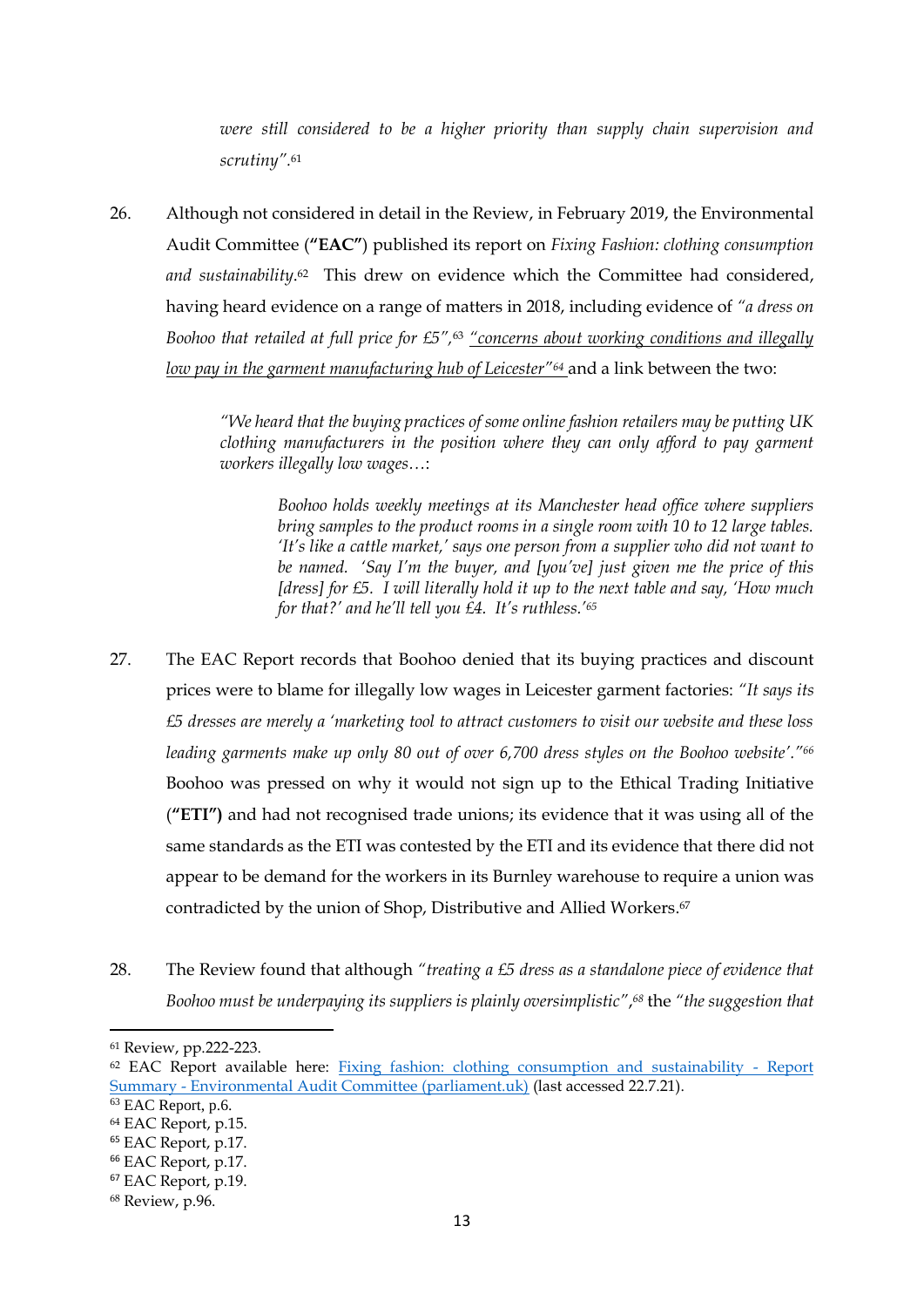*Boohoo seeks to drive a 'hard bargain" was not something that those in senior positions at the company in principle had any difficulty with"*<sup>69</sup> and *"there seemed to be little or no recognition at Board level of the danger that Boohoo's predominant place in the Leicester clothing industry meant that this may not be a free negotiation".*<sup>70</sup>The Review concluded that Boohoo had acknowledged internally in September 2019 that the information given to the EAC in relation to supplier audit status was not accurate and agreed with that assessment.<sup>71</sup> This would suggest that at the very least, Boohoo were on notice not only as to possible issues in their supply chain but the potential link between these issues and their purchasing practices.

#### **C. THE GUIDING PRINCIPLES ON BUSINESS AND HUMAN RIGHTS**

- 29. The Guiding Principles implement the UN 'Protect, Respect and Remedy' Framework which was developed by the Special Representative of the Secretary-General on the issue of human rights and transnational corporations and other business enterprises.<sup>72</sup> They were endorsed by the Human Rights Council in UN Resolution 17/4 of 16 June 2011. The Guiding Principles are stated to apply to *"all States and to all business enterprises, both transnational and others, regardless of their size, sector, location, ownership and structure"*. <sup>73</sup> They are also stated not to be read as *"creating new international law obligations, or as limiting or undermining any legal obligations a State may have undertaken or be subject to under international law with regard to human rights"*. 74
- 30. Section II of the Guiding Principles articulates 'the Corporate Responsibility to Protect Human Rights' through both 'Foundational Principles' and 'Operational Principles' (Principles 11-21 (**"P11-23"**)). The key principles of relevance to the allegations of poor working conditions and low rates of pay in many Leicester factories which were found by the Review to be not only well-founded but substantially true are set out below.

<sup>72</sup> Guiding Principles available here:

<sup>69</sup> Review, p.98.

<sup>70</sup> Review, p.98.

<sup>71</sup> Review, p.83.

https://www.ohchr.org/documents/publications/guidingprinciplesbusinesshr\_en.pdf (last accessed 22.07.21).

<sup>73</sup> Guiding Principles, p.1.

<sup>74</sup> Guiding Principles, p.1.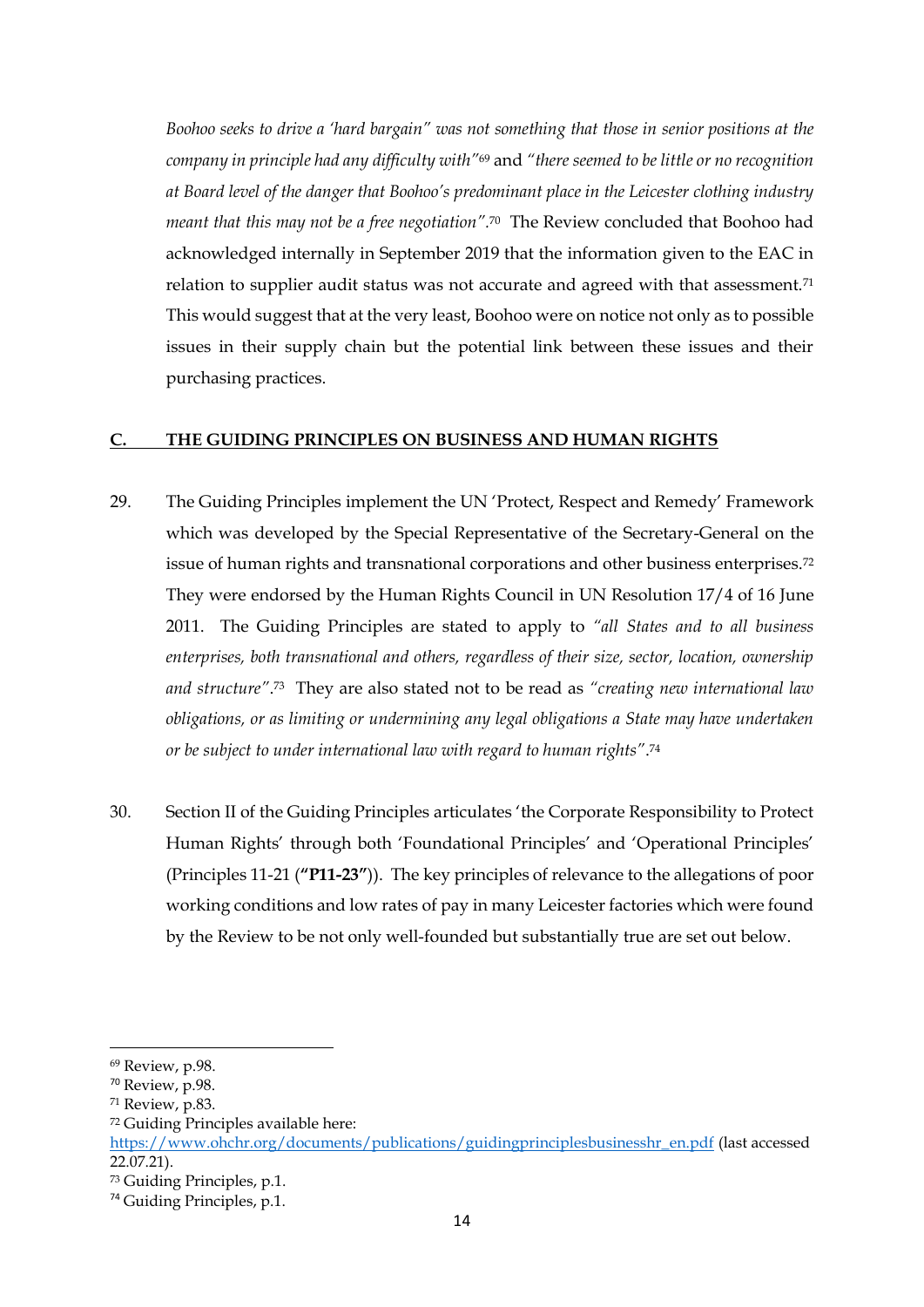- **P11: Business enterprises should respect human rights. This means that they should avoid infringing on the human rights of others and should address the adverse human rights impacts with which they are involved.**
- **P12: The responsibility of business enterprises to respect human rights refers to internationally recognised human rights – understood, at a minimum, as those expressed in the International Bill of Human Rights and the principles concerning fundamental rights set out in the International Labour Organisation's Declaration on Fundamental Principles and Rights at Work.**
- 31. The commentary on P12 clarifies that the International Bill of Human Rights consists of the Universal Declaration of Human Rights and the main instruments through which it has been codified: the International Covenant on Civil and Political Rights and the International Covenant on Economic, Social and Cultural Rights. The Bill recognises a wide range of human rights, including:
	- (1) The right for those who work to just and favourable remuneration (UDHR, Art. 23(2); ICESR, Art. 7(a));
	- (2) The right to just and favourable conditions of work (UDHR, Art. 23(1); ICESR, Art. 7(b));
	- (3) The right to rest and leisure, including reasonable limitation of working hours and periodic holidays with pay (UDHR, Art. 24; ICESR, Art 7(d)); and
	- (4) The right to form and join trade unions (UDHR, Art. 23(4); ICESR, Art. 8).
- 32. The commentary on P12 further refers to the principles concerning fundamental rights in the eight ILO core conventions as set out in the Declaration on Fundamental Principles and Rights at Work. The Declaration recognises four fundamental principles and rights at work, including the right to freedom of association and the effective recognition of the right to collective bargaining.

# **P13: The responsibility to protect human rights requires that business enterprises:**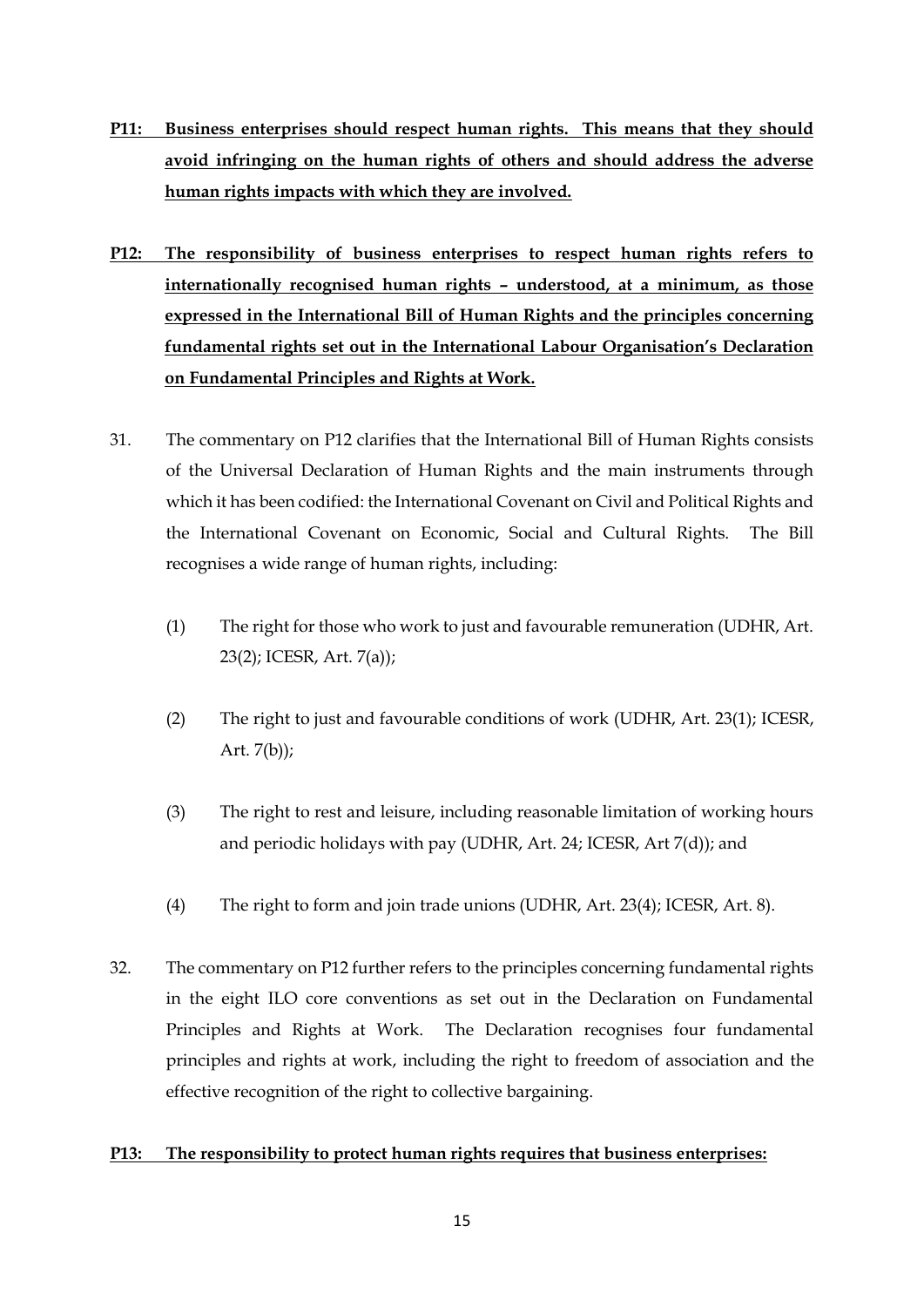- **(a) Avoid causing or contributing to adverse human rights impacts through their own activities, and address such impacts when they occur;**
- **(b) Seek to prevent or mitigate adverse human rights impacts that are directly linked to their operations, products or services by their business relationships, even if they have not contributed to those impacts.**
- 33. The commentary on P13 makes clear that:

*"For the purposes of these Guiding Principles a business enterprise's "activities" are understood to include both actions and omissions; and its "business relationships" are understood to include relationships with business partners, entities in its value chain, and any other non-State or State entity directly linked to its business operations, products or services."*

- **P15: In order to meet their responsibility to respect human rights, business enterprises should have in place policies and processes appropriate to their size and circumstances, including:**
	- **(a) A policy commitment to meet their responsibility to respect human rights;**
	- **(b) A human rights due diligence process to identify, prevent, mitigate and account for how they address their impacts on human rights; and**
	- **(c) Processes to enable the remediation of any adverse human rights impacts they cause or to which they contribute.**
- 34. As the commentary to P15 sets out, P16-24 elaborate further on these policies and processes and their expected content. P16 addresses statements of policy. P17-P21 relate to human rights due diligence and the need for businesses to identify, prevent, mitigate and account for how they address their adverse human rights impacts – specifically actual or potential impacts with which they may be involved either through their own activities or as a result of their business relationships – including by integrating the findings from their impact assessments across relevant internal functions and processes, taking appropriate action and tracking the effectiveness of their response. P22 addresses provision for remediation, either directly or indirectly. Finally, P23-24 give guidance on issues of context, including that businesses should *"treat the risk of causing or contributing to gross human rights abuses as a legal compliance issue wherever they operate".*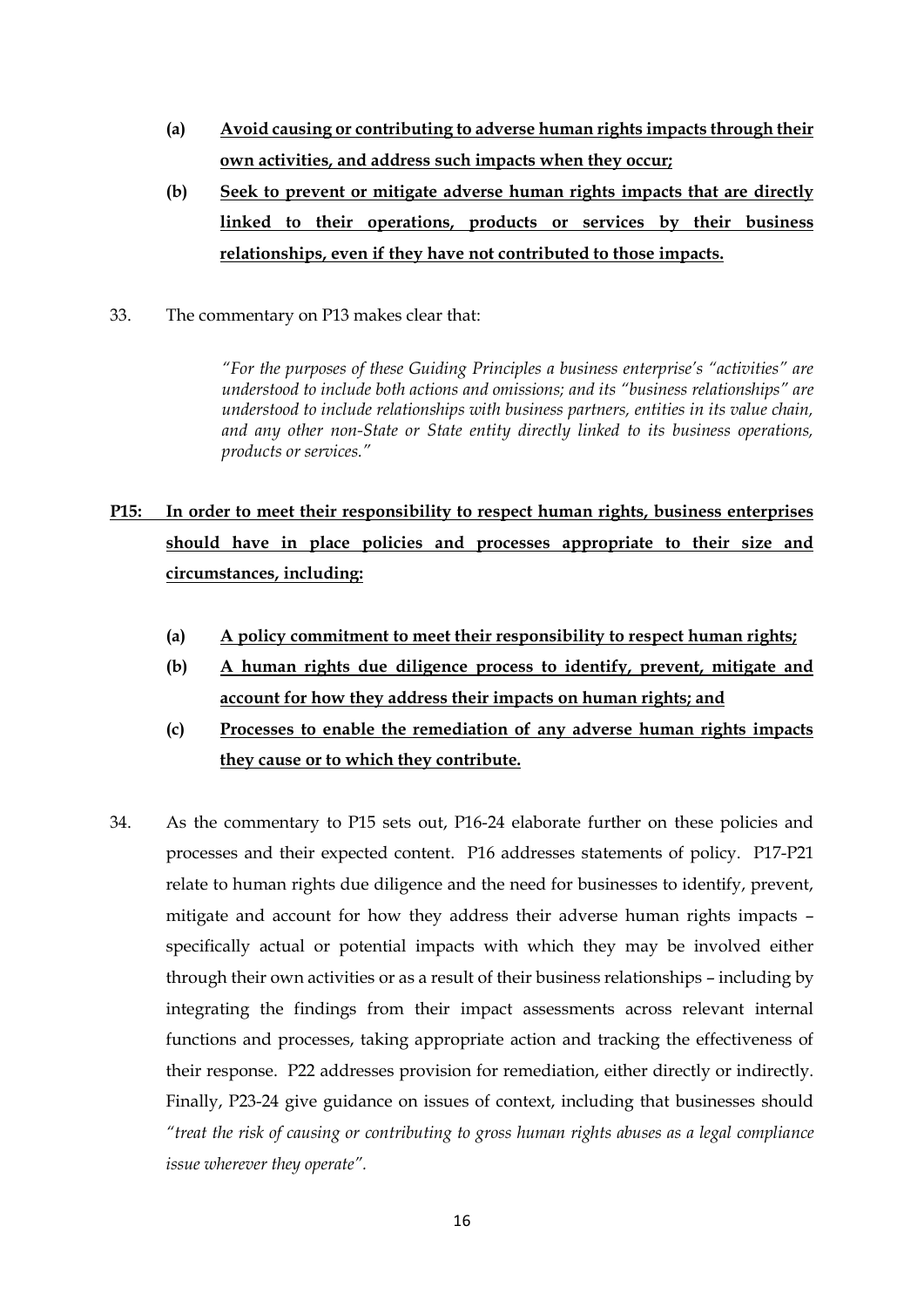- **P26: States must take appropriate steps to ensure, the effectiveness of judicial mechanisms when addressing business-related human rights abuses, including considering ways to reduce legal, practical and other relevant barriers that could lead to a denial of access to remedy".**
- 35. The commentary to P26 recognises that *"legal barriers that can prevent legitimate cases involving business-related human rights abuse from being addressed can arise where, for example: the way in which legal responsibility is attributed amongst members of a corporate group under domestic criminal and civil laws facilitates the avoidance of appropriate accountability"* (p.29).

# **D. A MANDATORY HUMAN RIGHTS DUE DILIGENCE/FAILURE TO PREVENT LAW**

36. As Ms Levitt explains in her Review, the Guiding Principles have *"no force of law in the UK and thus a breach could not by and of itself amount to the commission of a criminal offence"*. <sup>75</sup> However, putting the Guiding Principles on a legislative footing has been recommended by various organisations and institutions over the last few years.

# **The JCHR Report**

37. In 2017, the Joint Committee on Human Rights published its report *Human Rights and*  Business 2017: Promoting responsibility and ensuring accountability (**"the JCHR Report"**)<sup>76</sup> in which it considered the progress made by the UK Government in implementing the Guiding Principles.77 One of the Committee's recommendations was:

> *"We recommend that the Government should bring forward legislation to impose a duty on all companies to prevent human rights abuses, as well as an offence of failure to prevent human rights abuses for all companies, including parent companies, along the*  lines of the relevant provisions of the Bribery Act 2010. This would require all *companies to put in place effective human rights due diligence processes (as recommended by the UN Guiding Principles), both for their subsidiaries and across*

<sup>75</sup> Review, p.198. We note, however, that the Supreme Court has now held that commitment to principles of this kind can be relevant to the establishment of a duty of care for the purposes of civil liability: see eg. *Okpabi v Royal Dutch Shell* [2021] 1 WLR 1294 at §29, §47, §§143-145 affirming *Lungowe v Vedanta Resources* [2020] AC 1045.

<sup>76</sup> Available here: https://publications.parliament.uk/pa/jt201617/jtselect/jtrights/443/443.pdf (last accessed 22.07.21).

<sup>77</sup> JCHR Report, §1.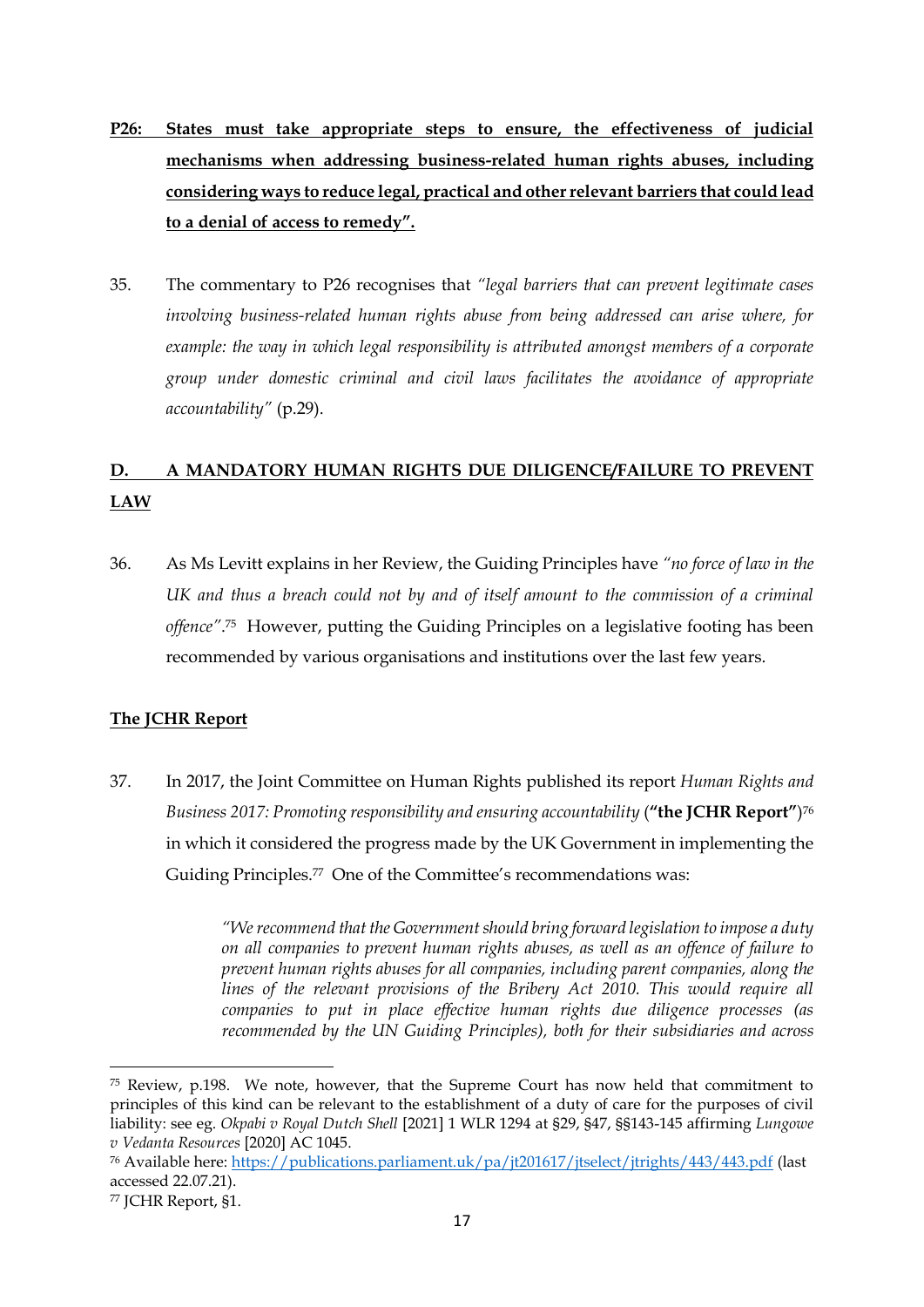*their whole supply chain. The legislation should enable remedies against the parent company and other companies when abuses do occur, so civil remedies (as well as criminal remedies) must be provided. It should include a defence for companies where they had conducted effective human rights due diligence, and the burden of proof should fall on companies to demonstrate that this has been done."*<sup>78</sup>

38. The context for this recommendation was one where, although it did not focus on any particular sector, the Committee received a large amount of evidence on human rights abuses in the garment and textiles industry. <sup>79</sup> Furthermore, following several media reports and the publication of research findings by the University of Leicester on serious labour rights abuses in the East Midlands garment industry, the Committee conducted a visit to Leicester.80 During the visit, the Committee heard *"compelling evidence…that labour rights abuses are endemic in the Leicester garment industry"*, <sup>81</sup> with the most common forms of abuse including *"payment of wages below the minimum wage, lack of employment contracts and significant disregard of health and safety regulations"*. <sup>82</sup> The Committee also considered the difficulties of holding UK companies legally accountable for the actions of their suppliers in a UK court<sup>83</sup> as well as comparative business and human rights legislation in Europe, including the French Corporate Duty of Vigilance Law introduced in 2017 and considered further below.<sup>84</sup>

# **The BIICL Report**

39. The recommendation in the JCHR Report was the subject of further consideration in a 2020 report by the British Institute of International and Comparative Law on *A UK Failure to Prevent Mechanism for Corporate Human Rights Harms* (**"the BIICL Report"**).<sup>85</sup> The BIICL Report considered the legal feasibility of introducing a 'failure to prevent' mechanism in legislation modelled in section 7 of the Bribery Act 2020, recommending that any such legislative provision should:

<sup>78</sup> JCHR Report, §193.

<sup>79</sup> JCHR Report, §24.

<sup>80</sup> JCHR Report, §36.

<sup>81</sup> JCHR Report, §38.

<sup>82</sup> JCHR Report, §39.

<sup>83</sup> JCHR Report, §180.

<sup>84</sup> JCHR Report, p.59.

<sup>85</sup> Available here: https://www.biicl.org/documents/84\_failure\_to\_prevent\_final\_10\_feb.pdf (last accessed 22.07.21).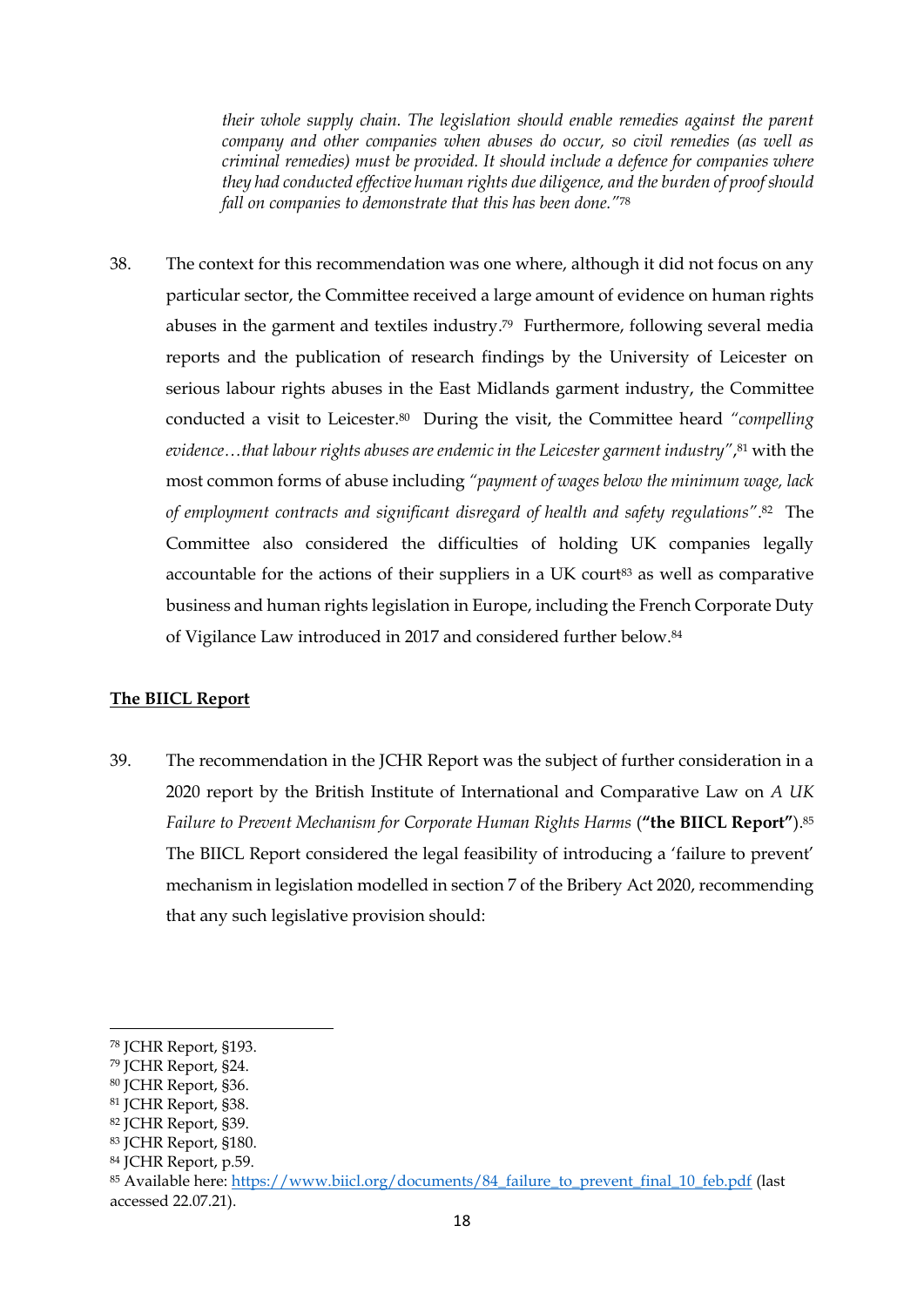- (1) Apply to companies of all sizes, including SMEs, carrying on business in the UK;
- (2) Apply to *"human rights"* defined to apply to all internationally recognised human rights to be defined in a Schedule to the Act;
- (3) Establish a duty to prevent human rights harms in its own activities and those of its business relationships;
- (4) Extend to harms which take place in the entire value chain of a company, regardless of the jurisdiction of the harm;
- (5) Be subject to a statutory defence of having had in place *"procedures reasonable in all the circumstances"* or having undertaken *"reasonable"* human rights due diligence, to prevent human rights harms; and
- (6) Establish a right to civil action by those affected for compensation for damages suffered as a result of a failure to prevent human rights harms, with potential provision for preventative and injunction orders as well as state-based oversight mechanisms.<sup>86</sup>

The BIICL Model Legal Provision seeks to reflect these features, is annexed to the BIICL Report and is summarised in the Annex to this Opinion. The BIICL Report states that the focus on civil liability *"should not be construed as excluding the option of an additional provision for criminal liability"*. 87

# **The French Duty of Vigilance Law**

40. The BIICL Report also considered legislative provision and proposals in relation to mandatory human rights due diligence regulation across Europe, referring to the French Duty of Vigilance Law introduced in 2017 alongside various commitments and proposals in Finland, Germany, Norway and Switzerland.88 The French Law is the

<sup>86</sup> BIICL Report, pp.5-6.

<sup>87</sup> BIICL Report, p.39.

<sup>88</sup> BIICL Report, pp.8-9.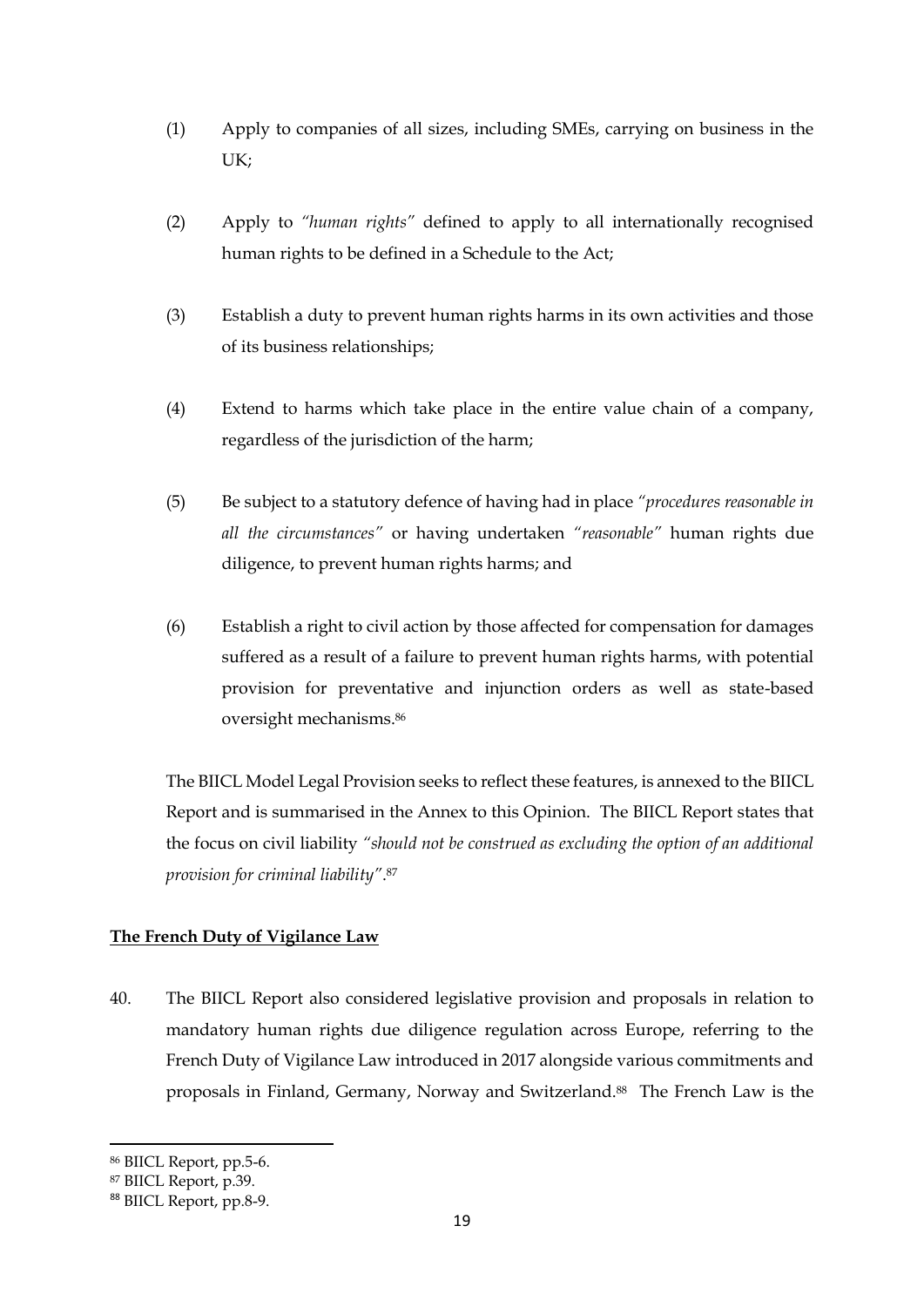only legislative example in force to date which imposes a general mandatory due diligence requirement for human rights impacts.89 There have since been developments in other countries, including the recent adoption of an Act on Corporate Duty Diligence in Supply Chains in Germany and a Transparency Act in Norway, but neither of these are yet in force.90 Also of significance is the adoption by the European Parliament of a resolution for a legislative proposal on mandatory supply chain due diligence in March 2021, and the European Commission's proposal for a directive on Sustainable Corporate Governance

- 41. The French Duty of Vigilance Law imposes a duty on companies that employ at least 5,000 employees within the company and its direct and indirect subsidiaries with a head office on French territory or 10,000 employees in its services and in its direct and indirect subsidiaries on French territory or abroad to establish and implement an effective vigilance plan (Art. 1). The plan is to include reasonable vigilance measures to allow for risk identification and for the prevention of severe violations of human rights and fundamental freedoms, serious bodily injury or environmental damage or health risks resulting directly or indirectly from the operations of the company and of the companies it controls, as well as from the operations of subcontractors or suppliers with whom it maintains an established commercial relationship, when such operations derive from this relationship. The Law stipulates who is to be involved in drafting the plan and the measures it must include. Where a company does not meet its obligations within a specified time period, a person with legitimate interest can apply to court to urge the company to comply, under financial compulsion if appropriate; the company will also be liable and obligated to compensate for any harm that the due diligence would have permitted it to avoid (Art. 2).
- 42. As the BIICL Report points out, the French Duty of Vigilance Law applies to a subset of the larger companies caught by the Guiding Principles, while proposals in Switzerland and Germany at the time were limited to companies operating in highrisk sectors; <sup>91</sup> however, the German law since passed is not so limited and nor is the Norwegian law though both also only apply to larger companies. The French Law also

<sup>89</sup> English translation available here: https://www.business-humanrights.org/en/latest-news/frenchduty-of-vigilance-law-english-translation/ (last accessed 22.07.21).

<sup>90</sup> See eg. the comparative table produced by the European Coalition for Corporate Justice dated 14 June 2021 and available here: [Corporate-due-diligence-laws-and-legislative-proposals-in-Europe-June-](https://corporatejustice.org/wp-content/uploads/2021/07/Corporate-due-diligence-laws-and-legislative-proposals-in-Europe-June-2021.pdf)[2021.pdf \(corporatejustice.org\)](https://corporatejustice.org/wp-content/uploads/2021/07/Corporate-due-diligence-laws-and-legislative-proposals-in-Europe-June-2021.pdf) (last accessed 22.07.21).

<sup>91</sup> BIICL Report, p.31.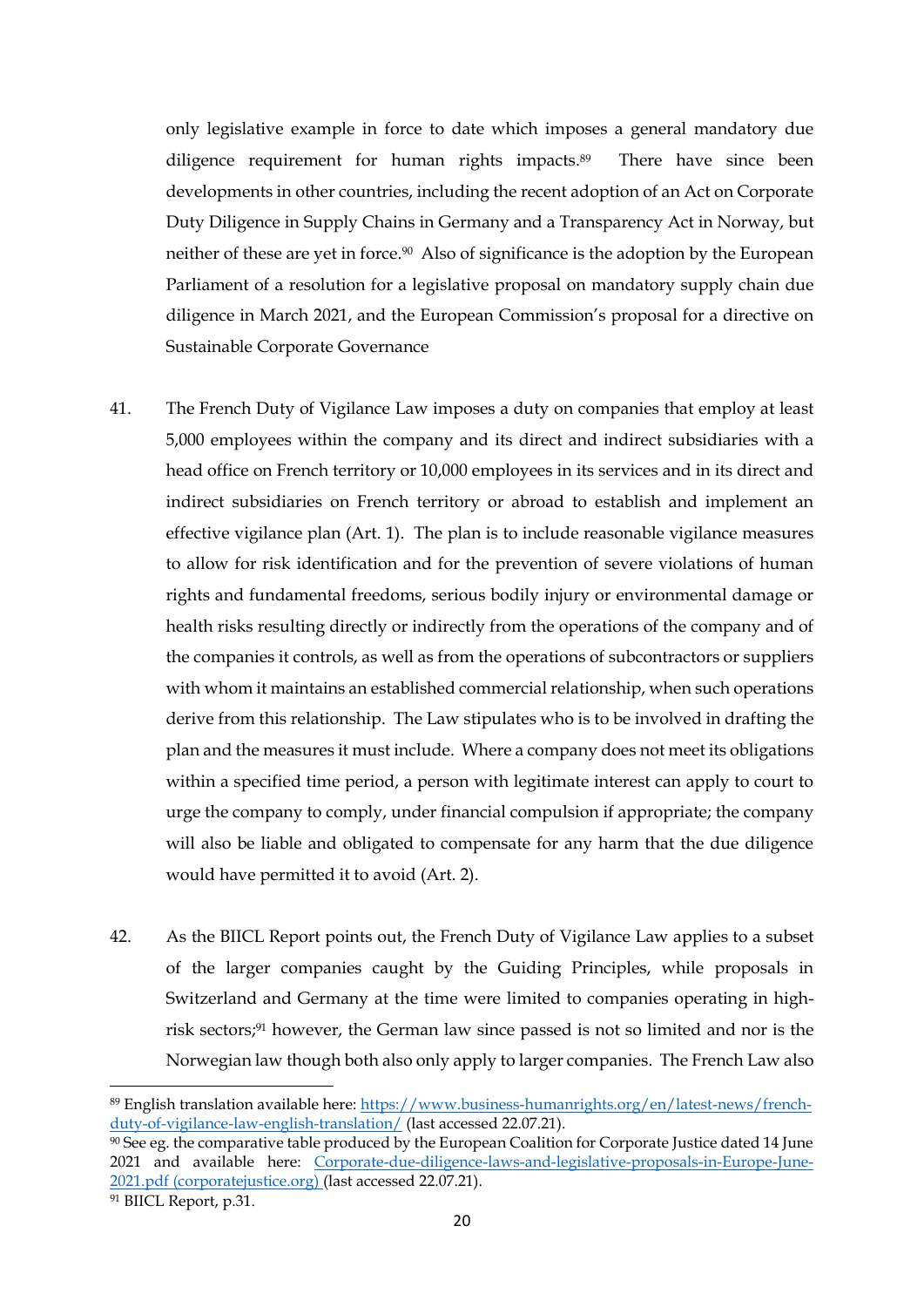limits liability to the impacts of those actors with which a company has an established relationship, while the Swiss proposal (which failed) limited it to harms attributable to the activities of Swiss parent companies and their foreign subsidiaries<sup>92</sup> and the Norwegian law limits it to companies domiciled or delivering products or services in Norway; the German draft law, like the Guiding Principles, was not so limited and nor is the Act that has since been passed. Finally, while the French Law only provides for civil liability, this is because the criminal sanction contained within the original bill was struck out by the Constitutional Court for lack of clarity.<sup>93</sup> This reflects the importance of assessing legislative provision in relation to mandatory human rights due diligence regulation against the precise terms of the Guiding Principles for the purposes of answering a question about liability under a UK failure to prevent law which instrumentalises the Guiding Principles.

## **CJC's Proposals on a Mandatory Human Rights Due Diligence 'Failure to Prevent' Law**

- 43. CJC, and BHRRC as part of a coalition of UK civil society organisations who are working to strengthen corporate accountability for human rights abuses (as well as environmental damage), have considered the principal elements they would like to see included in any failure to prevent legislation. These elements are as follows:
	- (1) Commercial and other organisations have a duty to prevent adverse human rights and environmental impacts of their domestic and international operations, products and services, including in their supply and value chains.
	- (2) Commercial and other organisations must develop and implement reasonable and appropriate due diligence procedures to identify, prevent and mitigate adverse human rights and environmental impacts.
	- (3) Commercial and other organisations must publish a forward-looking plan describing the procedures to be adopted in the forthcoming financial year, and an assessment of the effectiveness of actions taken in the previous financial year.

<sup>92</sup> BIICL Report, p.43.

<sup>93</sup> BIICL Report, p.38.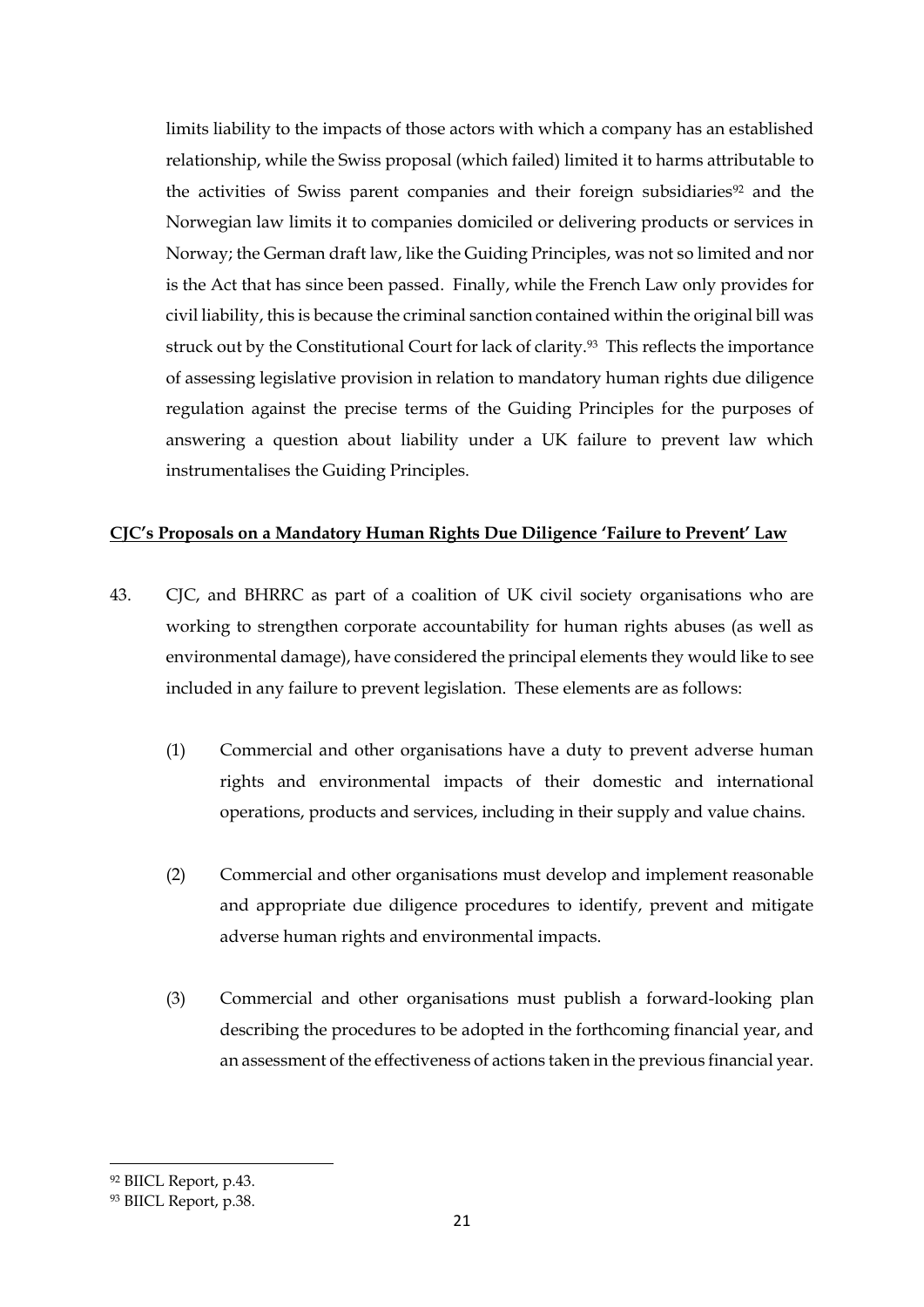- (4) Commercial and other organisations, and their senior managers shall be subject to a civil penalty if they fail to develop, implement and publish a due diligence plan, or publish a misleading or inadequate plan.
- (5) Commercial and other organisations shall be liable for harm, loss and damage arising from their failure to prevent adverse human rights and environmental impacts of their domestic and international operations, products and services including in their supply and value chains.
- (6) It could be a defence from liability for damage or loss, unless otherwise specified, for commercial and other organisations to prove that they acted with due care to prevent human rights and environmental impacts.
- (7) Commercial and other organisations, and their senior managers shall be subject to a criminal penalty if they fail to prevent serious human rights or environmental impacts.
- (8) Commercial and other organisations to be included in this legislation include all businesses, no matter their size, nature or sector, as well as public sector bodies, including those using public procurement and providing financial and other support to businesses, such as export credit agencies, development agencies and development finance institutions.
- 44. It should be apparent from the above that the principal elements CJC and BHRRC would like to see included in any mandatory human rights due diligence/'failure to prevent' legislation reflect a combination of the principle elements of the BIICL Model Legal Provision (duty to prevent and civil liability subject to due diligence defence: §43(1), (5) and (6) above) and the French Duty of Vigilance Law (duty diligence duty and plan requirement subject to civil penalty for failure to comply: §43(2)-(4) above) with additional provision for criminal penalty for failing to prevent serious human rights (and environmental) harms (§43(7) above).

# **E. LIABILIY UNDER A FAILURE TO PREVENT LAW**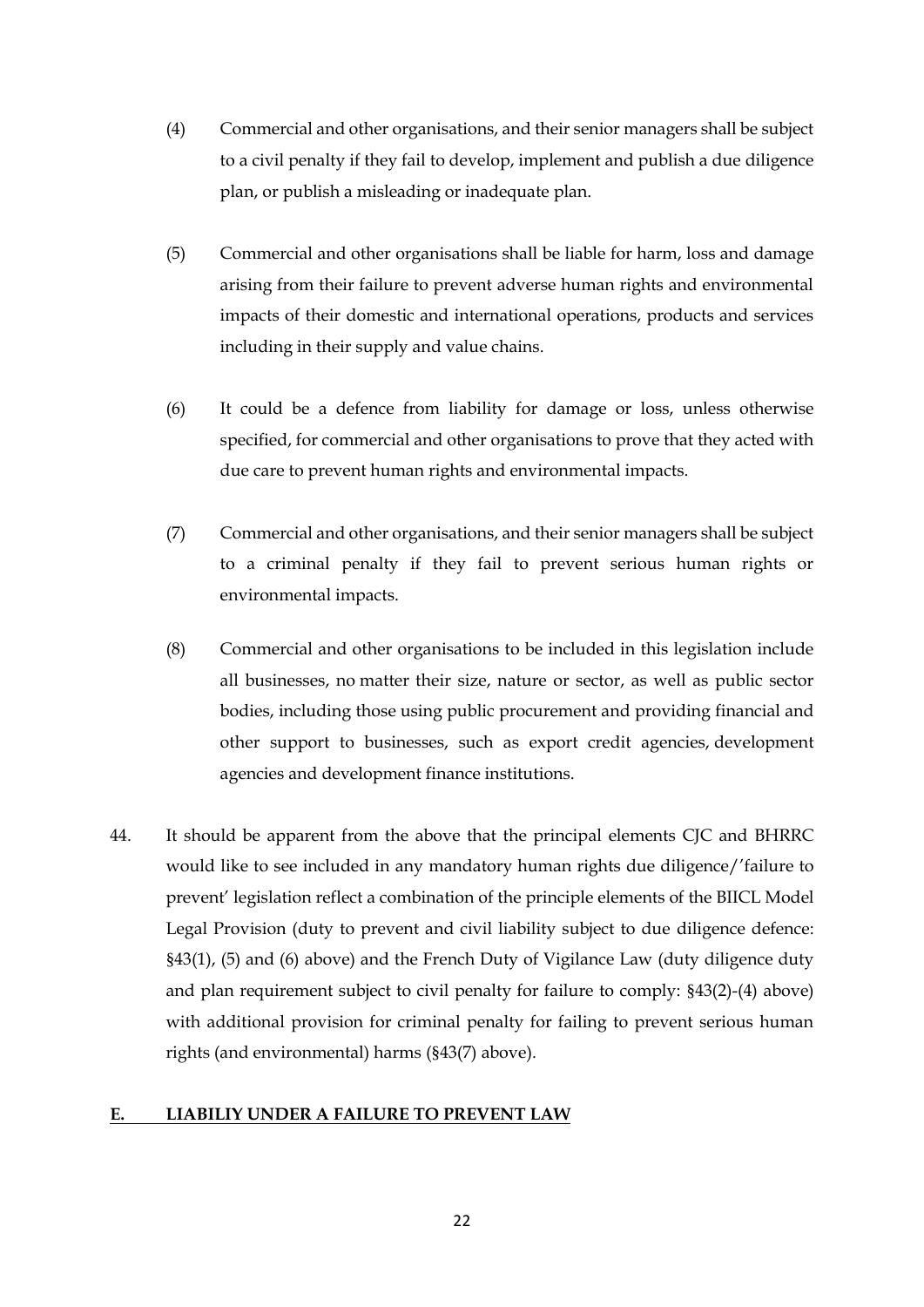- 45. The answer to the question we have been asked, whether Boohoo could have been found liable [for breaches of the Guiding Principles] under mandatory human rights due diligence/UK 'failure to prevent' legislation that instrumentalises the Guiding Principles clearly depends on the form and content of any such legislation. In light of CJC and BHRRC's position on the principal elements it would like to see included in any 'failure to prevent' legislation and the analysis of this as set out at §§43-44 above, we have approached this by reference to legislation that takes the form of the BIICL Model Legal Provision. This is because while including elements of the French Duty of Vigilance Law and additional provision for criminal penalty for failing to prevent serious human rights in such a Provision would be faithful to CJC and BHRRC's position, it is unlikely to have a material impact on this analysis.
- 46. Liability under such a Provision would require the allegations regarding poor working conditions and low rates of pay to be caught by the definition of human rights harms. It seems likely that the allegations found to be true regarding poor working conditions would engage the right to just and favourable conditions of work while the allegations regarding low pay would engage the right to just and favourable remuneration. See, for example, *General Comment No. 23 (2016)* and the recognition of the obligations upon non-state actors such as business enterprises (sections A-B and §§74-75). <sup>94</sup> Other allegations potentially engage the right to rest and leisure, including reasonable limitation of working hours and periodic holidays with pay and the right to form and join trade unions/collective bargaining.
- 47. Liability under such a Provision would also require Boohoo to have caused or contributed to those human rights harms through its own activities or for those harms to be directly linked to its operations, products or services by its business relationships. It seems likely the harms could be said to be directly linked to its operations, products or services by its business relationships in the sense that they are found in factories to which Boohoo either contracted directly or to which Boohoo's suppliers subcontracted its orders or parts of them. It is also arguable that Boohoo could be said to have caused or contributed to those harms through its activities – defined to include both its actions and omissions – in the form of its weak corporate governance and the inadequate

<sup>94</sup> Available here:

https://docstore.ohchr.org/SelfServices/FilesHandler.ashx?enc=4slQ6QSmlBEDzFEovLCuW1a0Szab 0oXTdImnsJZZVQfoUYY19kME5pOqRbao%2BukB1Kzn1MMnQL24FFvtIIdk%2F%2FR%2FF0GthE% 2BTiGSATb%2BUa3WMs0%2F%2BfVfQFg02%2BY%2FTVuqU (last accessed 22.07.21).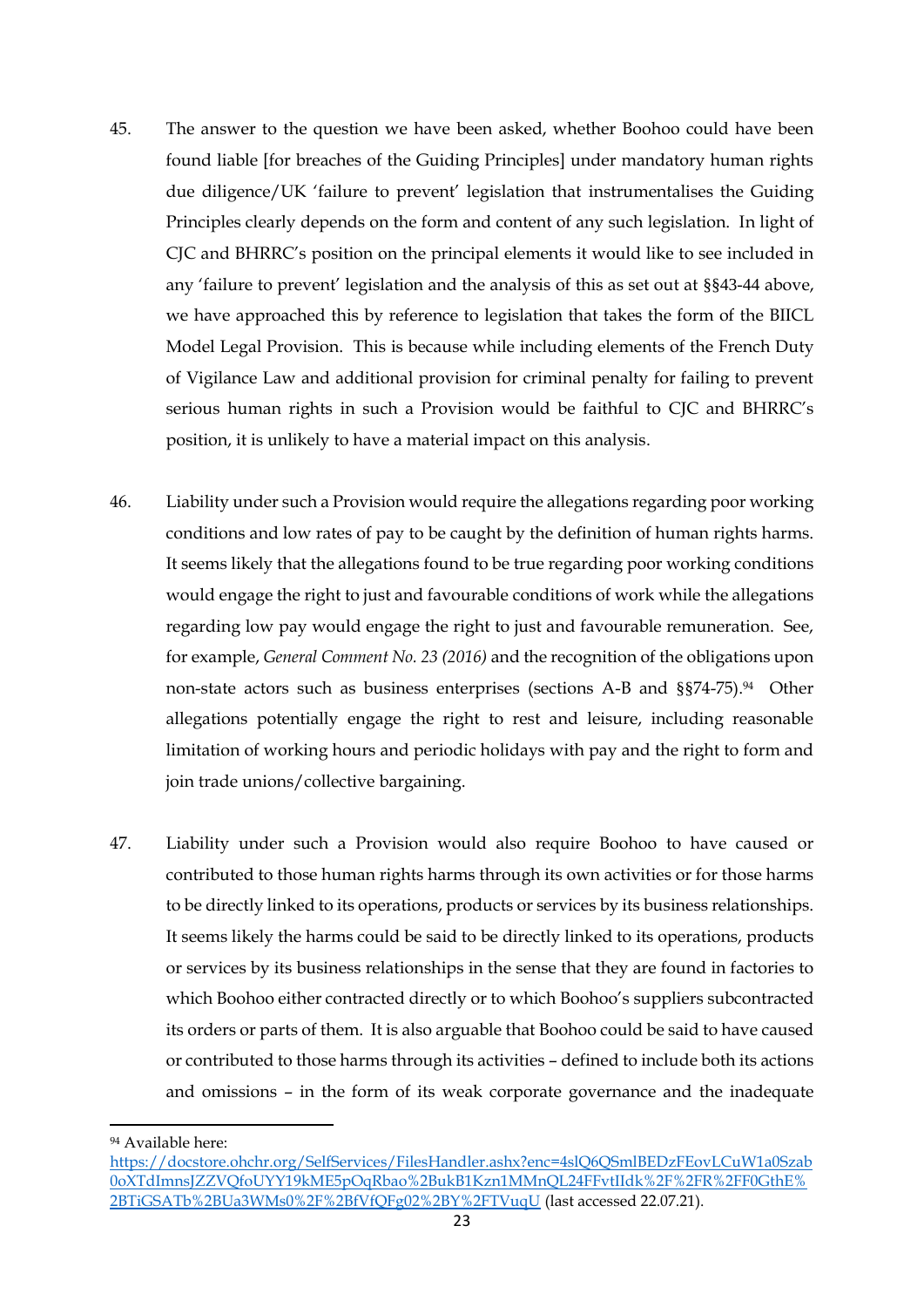monitoring of its supply chain at the relevant time, if not also the approach of its buyers to the placing of orders and its acquiescence in the use of sub-contracting.

- 48. Under such a provision, it would be a defence for Boohoo to prove that at the relevant time, it had in place procedures reasonable in all the circumstances to prevent such harms from occurring. On the assumption that the procedures Boohoo had in place historically would not have been any different had 'failure to prevent' legislation been in force, it seems strongly arguable that Boohoo did not have in place procedures which were reasonable in all the circumstances to prevent such harms from occurring. As to the policies and processes envisaged by P15 and elaborated in P16-24:
	- (1) At the relevant time, Boohoo had published a statement dated August 2019 pursuant to section 54 of the Modern Slavery Act 2015 (**"the Modern Slavery Statement"**) which acknowledges *"its responsibility to ensure that all products are manufactured in safe and comfortable conditions and in an ethical manner"* and refers to the principles in its Code of Conduct which include that working conditions are safe and hygienic and living wages are paid.95 However, it appears that the content of the statement, which refers to *"a demanding set of procedures and policies in place to which all stock suppliers must adhere"*, third party and in-house audits, identifying improvements in corrective action plan report and working with suppliers to make the identified improvements, was not sufficiently reflected in Boohoo's practice. This is to some extent reflected in the current statement dated February 2021 which refers to the failings identified by the Review, the steps taken a year previously being insufficient and the intensive audit programme launched in May 2020.<sup>96</sup>
	- (2) Boohoo had a compliance process in place but as the Review recognises, there were a number of shortcomings in how that process had operated in practice in recent years. In particular, it is difficult to see how such a process could have confidently captured any and all adverse human rights impacts when it was not predicated on clear visibility and understanding of Boohoo's Leicester supply chain. It seems that in collating the principles which underlie its Code of

<sup>95</sup> Available here: [Boohoo\\_snapshot\\_2021-01-11\\_170205.7517440000.pdf \(business-humanrights.org\)](https://media.business-humanrights.org/media/documents/Boohoo_snapshot_2021-01-11_170205.7517440000.pdf) (last accessed 22.7.21).

<sup>96</sup> Available here: [modern-slavery-statement-2020.pdf \(boohooplc.com\)](https://www.boohooplc.com/sites/boohoo-corp/files/all-documents/modern-slavery-statement-2020.pdf) (last accessed 22.7.21).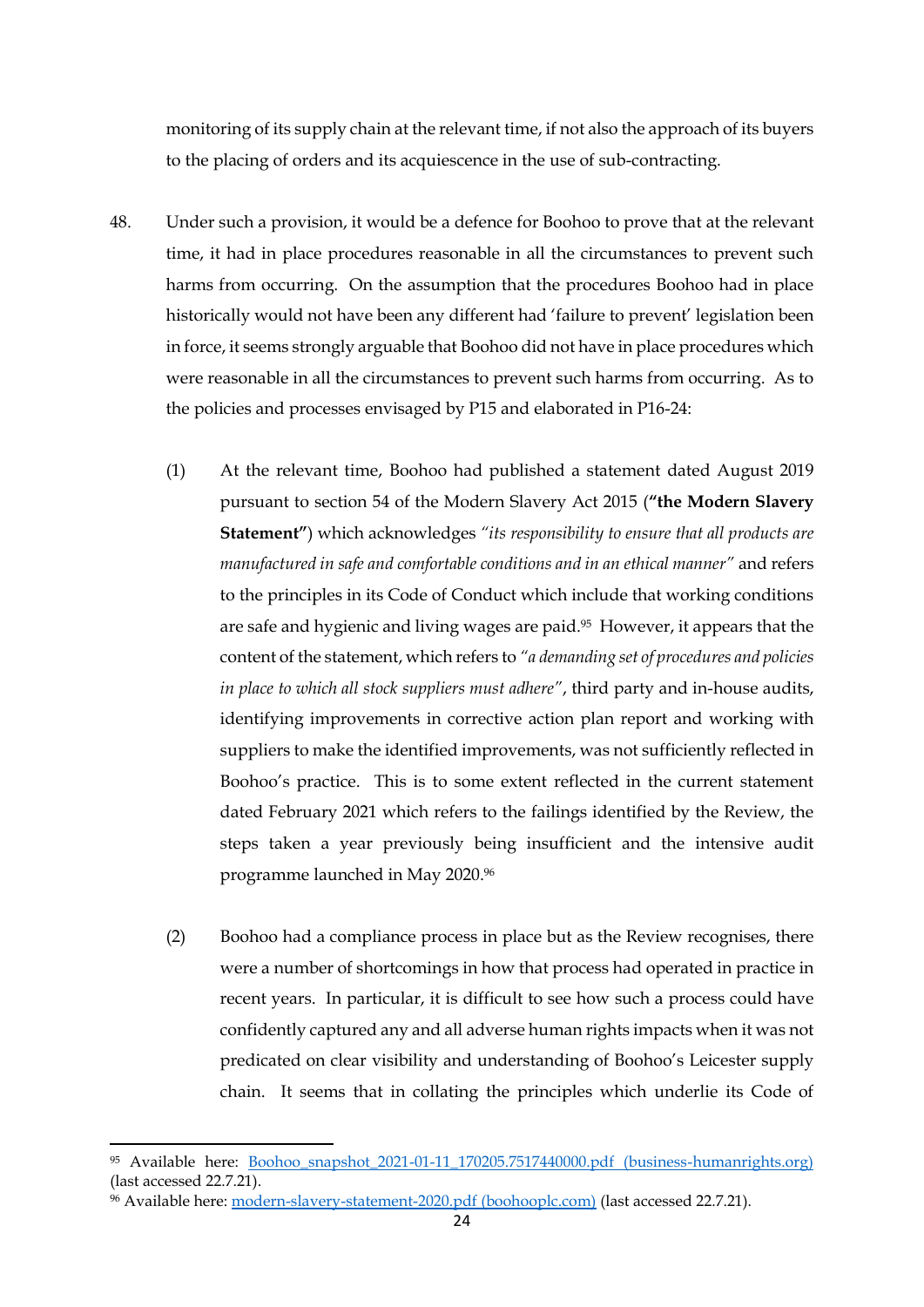Conduct, Boohoo had given thought to the potential adverse human rights impacts its activities may be involved in but didn't appear to follow this up with clear policies or practices which implemented these principles. It appears that Boohoo's compliance team was under-resourced and its Board had insufficient involvement in/oversight of its work. Further, it appears that before now, Boohoo had failed to take sufficiently prompt appropriate action in relation to issues which the Review found it knew of from at least December 2019, if not earlier.

- (3) It is unclear what remediation, if any, Boohoo intends to provide for those harmed by its activities or relationships or how it will cooperate in or assist with any such remediation being sought from other actors. We note the references in the Review to the responsibilities of other actors such as the police, fire brigade, local government, MPs, the Health and Safety Executive, Her Majesty's Revenue and Customs and the Gang-Masters Licensing Authority.<sup>97</sup>
- 49. The recommendations made by the Review give an indication of the sorts of steps that might be said to indicate what Boohoo has since considered appropriate to resolve the issues identified, e.g.: 98
	- (1) Reducing its approved suppliers to reduce and ultimately eliminate subcontracting, publishing its list of Tier 1 suppliers and Tier 2 sub-contractors, introducing a list of requirements with sanctions for non-compliance and restricting buying to suppliers on the list with sanctions for non-compliance.
	- (2) Setting up a specific Supply Chain Compliance Committee to include the Director of Sustainability, Heads of compliance, buying and merchandising and the internal auditor, reporting to the Audit Committee and appearing as a standing item on every Board meeting Agenda.
	- (3) Creating a robust supply chain roadmap, implementing an electronic supply chain audit programme to capture audit status and capacity, implementing a robust onboarding system for new suppliers and opening a dialogue with its

<sup>97</sup> Review, pp.110; 132; 138-139; 184-185; 220

<sup>98</sup> Review, pp.226-234.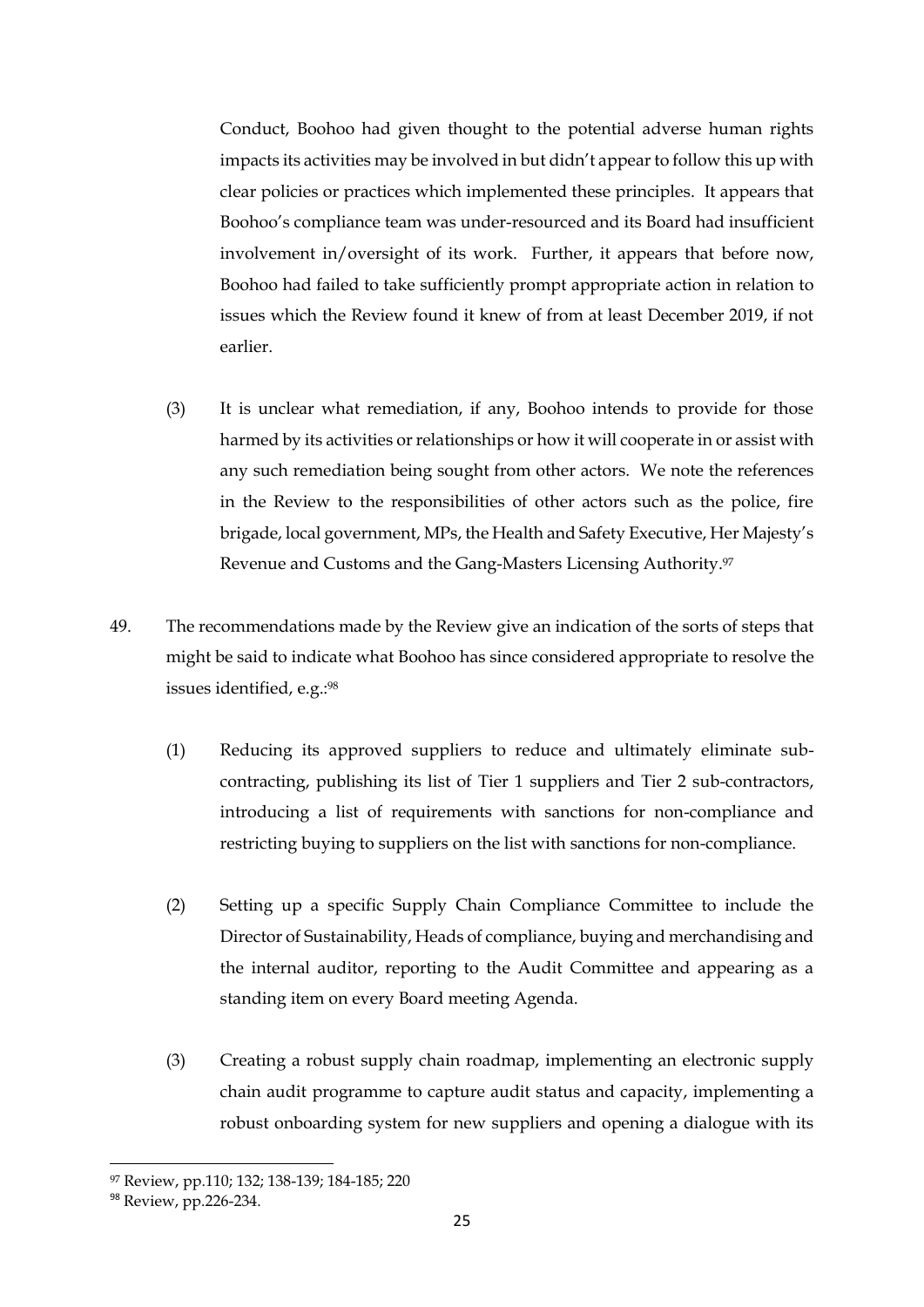suppliers to ensure a regular flow of orders, encouraging them to recruit skilled workers and placing a mixed bag of orders so that the prices charged for more complicated garments can be used to cross-subsidise the cost of more basic clothes.

- (4) Training buyers in the actual cost of fabricating garments to ensure they do not drive cost prices below what is reasonable and introducing a set of KPIs which capture ethical and sustainability issues as well as growth and profit.
- (5) Ensuring a programme of unannounced spot-checks, ongoing monitoring and due diligence including the creation and maintenance of a RAG-rated register by a Risk Committee chaired by a Board Member and reporting to the Audit Committee while appearing as a standing item on every Board meeting Agenda.

Such recommendations are a good *ex-post* indicator of the sorts of steps that might have been considered to satisfy a requirement of procedures reasonable in all the circumstances to prevent such harms from occurring.

- 50. Since the Review, Boohoo has launched *An Agenda for Change in UK Garment Manufacturing* to implement its recommendations, overseen by retired Court of Appeal judge Sir Brian Leveson and assisted by KPMG. Sir Brian has produced three reports dated January 2021, March 2021 and June 2021. These and statements from Boohoo reflect a number of developments, including:
	- (1) A deep dive audit review of suppliers and sub-contractors leading to the removal of 64 suppliers from Boohoo's supplier list, <sup>99</sup> the publication of Boohoo's list of UK manufacturing suppliers<sup>100</sup> and a decision to prohibit suppliers from subcontracting out cut-make-and-trim work, which workers must now be engaged by suppliers on proper contracts of employment.<sup>101</sup>

<sup>99</sup> Leveson Report (Jan 2021), §7 available here: the-rt-hon-sir-brian-leveson-jan-2021.pdf (boohooplc.com) (last accessed 22.07.21).

<sup>100</sup> Leveson Report (March 2021), §4 available here: report-to-board march-2021-combined.pdf (boohooplc.com) (last accessed 22.07.21).

<sup>101</sup> Leveson Report (March 2021), §14.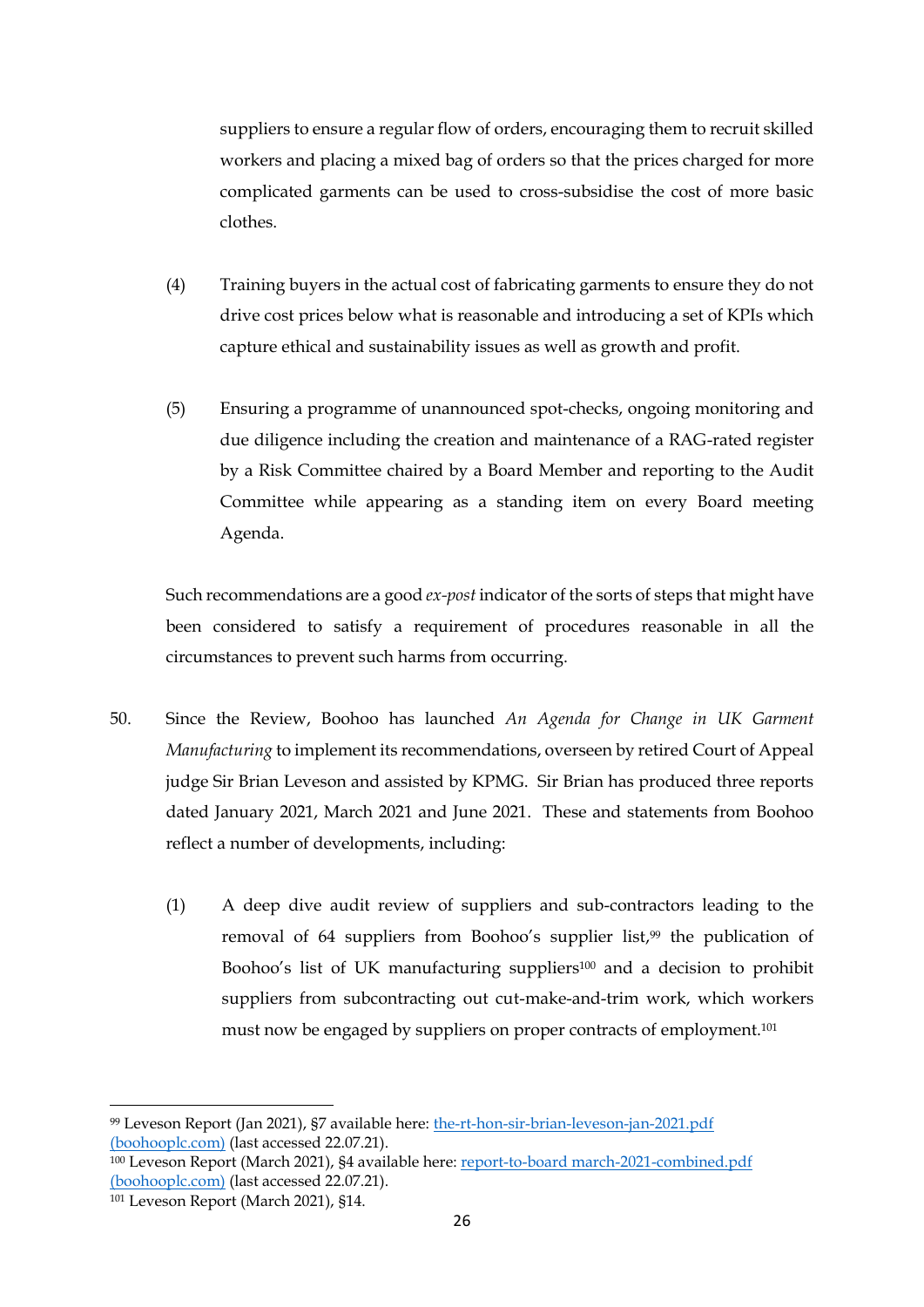- (2) The creation of a Risk Committee at Board level into which reports a new Supply Chain Compliance Committee and this topic is now a mandatory item on every Board Meeting agenda.<sup>102</sup>
- (3) The mapping of all Leicester factories onto internal systems which identify weekly production capacity, the creation of a new digital supplier hub for onboarding suppliers which integrates approval from compliance, finance and buying departments and only permits the raising of orders through a buying app<sup>103</sup> and the implementation of a labour standards improvement programme to support suppliers with training, guidance and resources to improve those standards.<sup>104</sup>
- (4) The creation of Key Performance Indicators for targets in the areas of engagement, technology, process and ongoing management and a set of Responsible Purchasing Practices for buyers supported by training and development modules to improve understanding of garment production, pricing and margins together with the impact of buying decisions and environmental, social and governance issues.<sup>105</sup>
- (5) The purchase of Boohoo's own premises that are intended to become an endto-end garment production facility providing a benchmark for suppliers.<sup>106</sup>

While these developments are to be welcomed, they are also an indicator of what has been lacking to date and therefore some of the content of the concept of procedures reasonable in all the circumstances to prevent such harms from occurring.

# **G. CONCLUSION**

51. For the reasons set out above, we conclude that based on the evidence considered and conclusions reached in the Review, Boohoo could have been found liable for breaches

<sup>102</sup> Boohoo Statement (25 September 2020) available here: Publication of and response to Independent Review (boohooplc.com) (last accessed 22.07.21).

<sup>103</sup> Leveson Report (March 2021), §§52-54.

<sup>104</sup> Leveson Report (June 2021), §27 available here: sir-brian-leveson-report-to-board-2021-6-15.pdf (boohooplc.com) (last accessed 22.07.21).

<sup>105</sup> Leveson Report (June 2021), §§40-43.

<sup>106</sup> Leveson Report (March 2021), §60.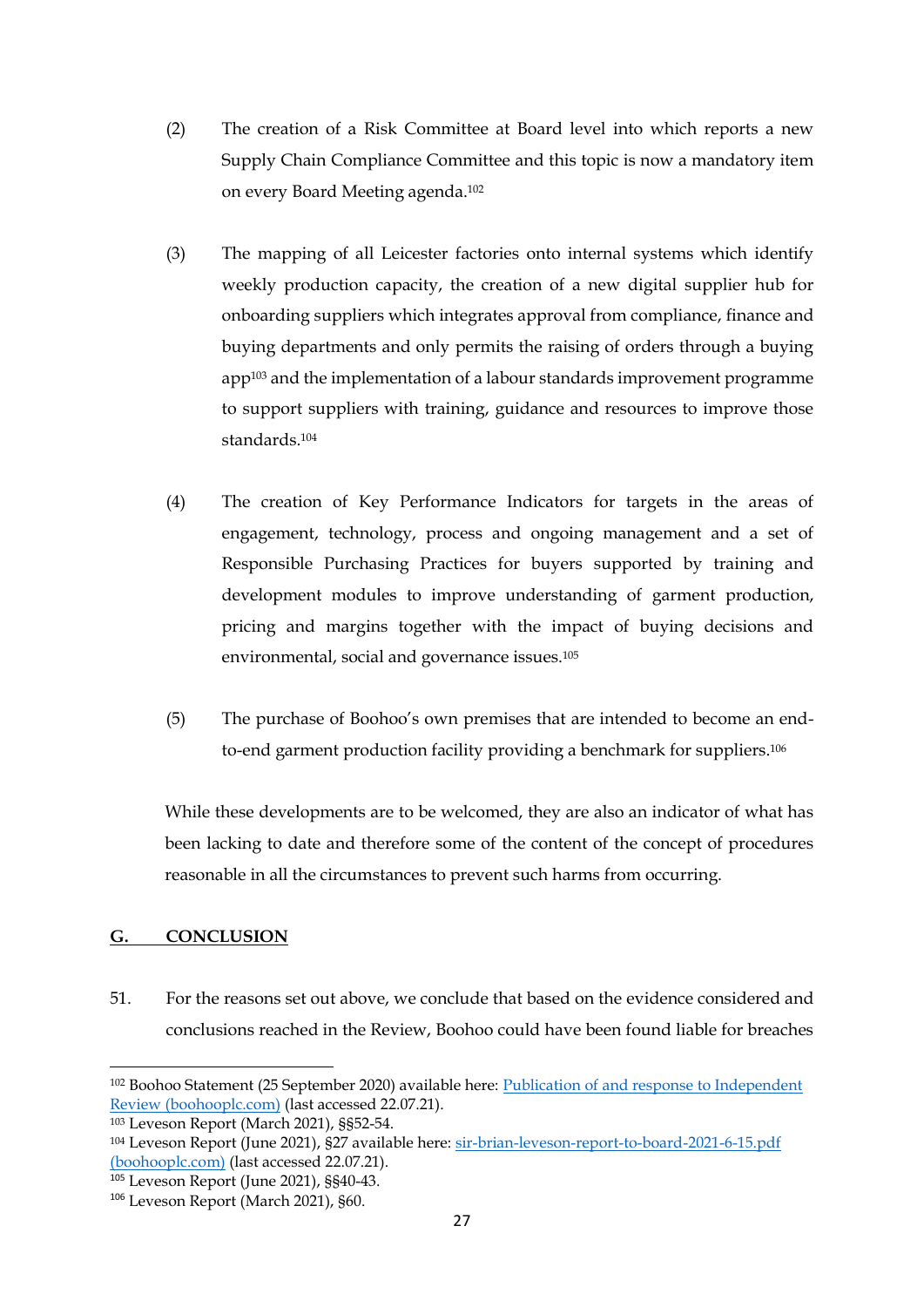of the Guiding Principles under mandatory human rights due diligence/UK 'failure to prevent' legislation in the form of the BIICL Model Legal Provision, had such legislation been in place during the relevant period of time. As the Review concluded

*"Legislation is not merely a system for regulating society but also the mechanism by which society's values and priorities are communicated. If the law is not enforced, this sends a clear message that the violations are not important and the people affected do not matter."*<sup>107</sup>

Of course, it is difficult to speculate as to whether Boohoo might have behaved differently had such legislation been in place. However, Boohoo's story is a compelling example of a situation in which such legislation might have made a difference, either by encouraging appropriate action to be taken earlier or by providing a means of redress for those affected by the allegations found to be substantially true.

> **TIMOTHY OTTY QC NAINA PATEL Blackstone Chambers [22 July 2021]**

<sup>107</sup> Review, p.220.

: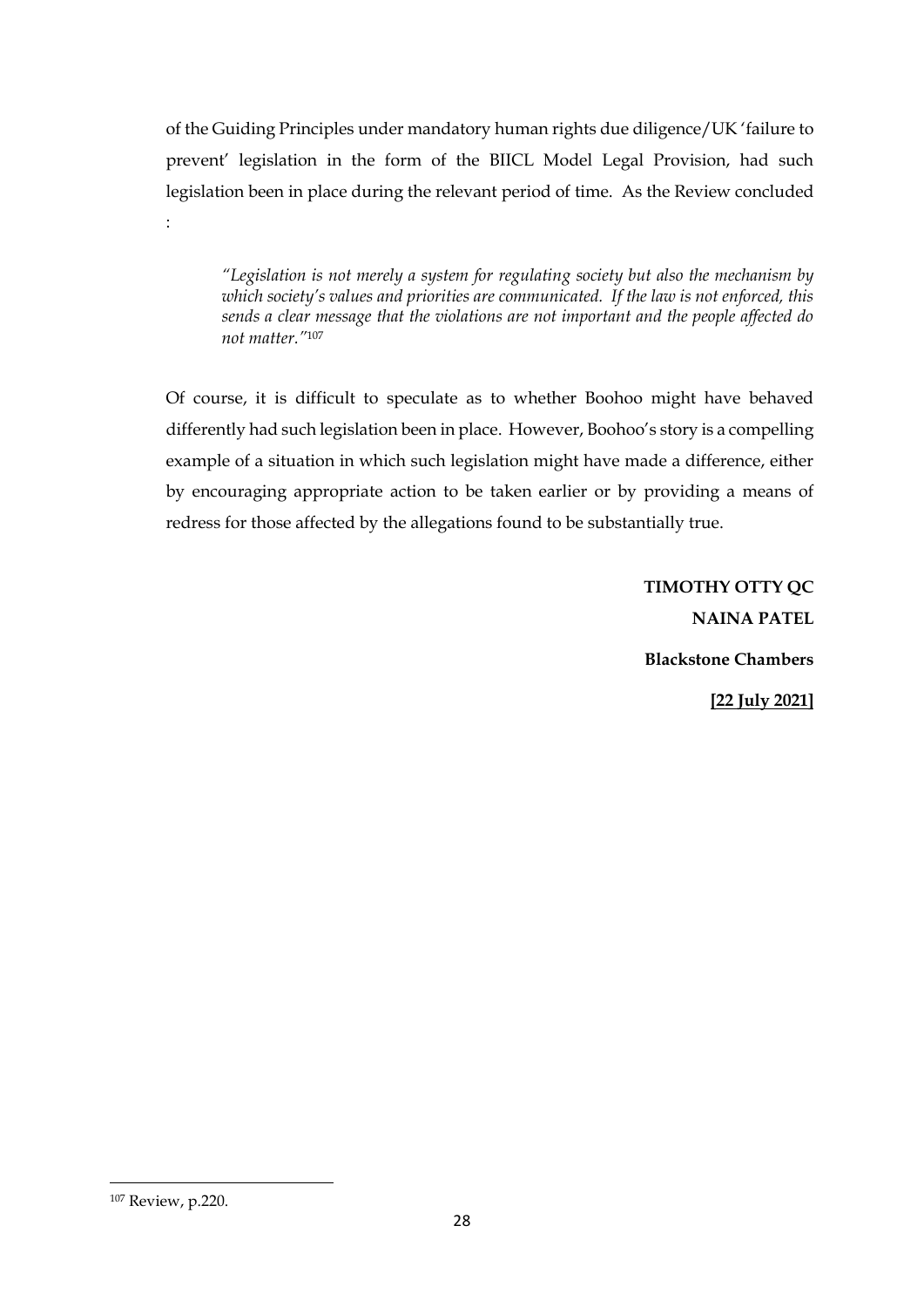## **ANNEX: BIICL MODEL LEGAL PROVISION**

*Section X: Failure of commercial organisations to prevent human rights harms*

- *(1) A relevant commercial organisation ("C") is liable for damages under this section if C fails to prevent human rights harms:*
	- *(a) Which it causes or contributes to through its own activities, or*
	- *(b) Which are directly linked to its operations, products or services by its business relationships, even if it has not contributed to those harms.*
- *(2) But it is a defence for C to prove that C had in place procedures reasonable in all the circumstances to prevent such harms from occurring.*
- *(3) For the purposes of this section, human rights harms are defined as set out in [Schedule A].*
- *(4) See section [Y] on a duty of the Secretary of State to publish guidance.*
- *(5) In this section –*

*"partnership" means –*

- *(a) a partnership within the Partnership Act 1890, or*
- *(b) a limited partnership registered under the Limited Partnerships Act 1907,*

*or a firm or entity of a similar character formed under the law of a country or territory outside the United Kingdom,* 

*"relevant commercial organisation" means –*

- *(a) a body which is incorporated under the law of any part of the United Kingdom and which carries on a business (whether there or elsewhere),*
- *(b) any other body corporate (wherever incorporated) which carries on a business, or a part of a business, in any part of the United Kingdom,*
- *(c) a partnership which is formed under the law of any part of the United Kingdom and which carries on a business (whether there or elsewhere), or*
- *(d) any other partnership (wherever formed) which carries on a business or part of a business, in any part of the United Kingdom.*

*and, for the purposes of this section, a trade or profession is a business.*

*"foreign subsidiary" means –*

- *(a) a commercial enterprise which is not incorporated in the UK, and*
- *(b) which does not carry on a business or part of a business in the UK, but*
- *(c) is wholly or partially owned by a relevant commercial enterprise as defined above (the "UK parent company").*

#### *Section Y: Guidance about commercial organisations preventing human rights harms*

*(1) The Secretary of State must publish guidance about procedures that relevant commercial organisations can put in place to prevent human rights harms in their own activities or those*